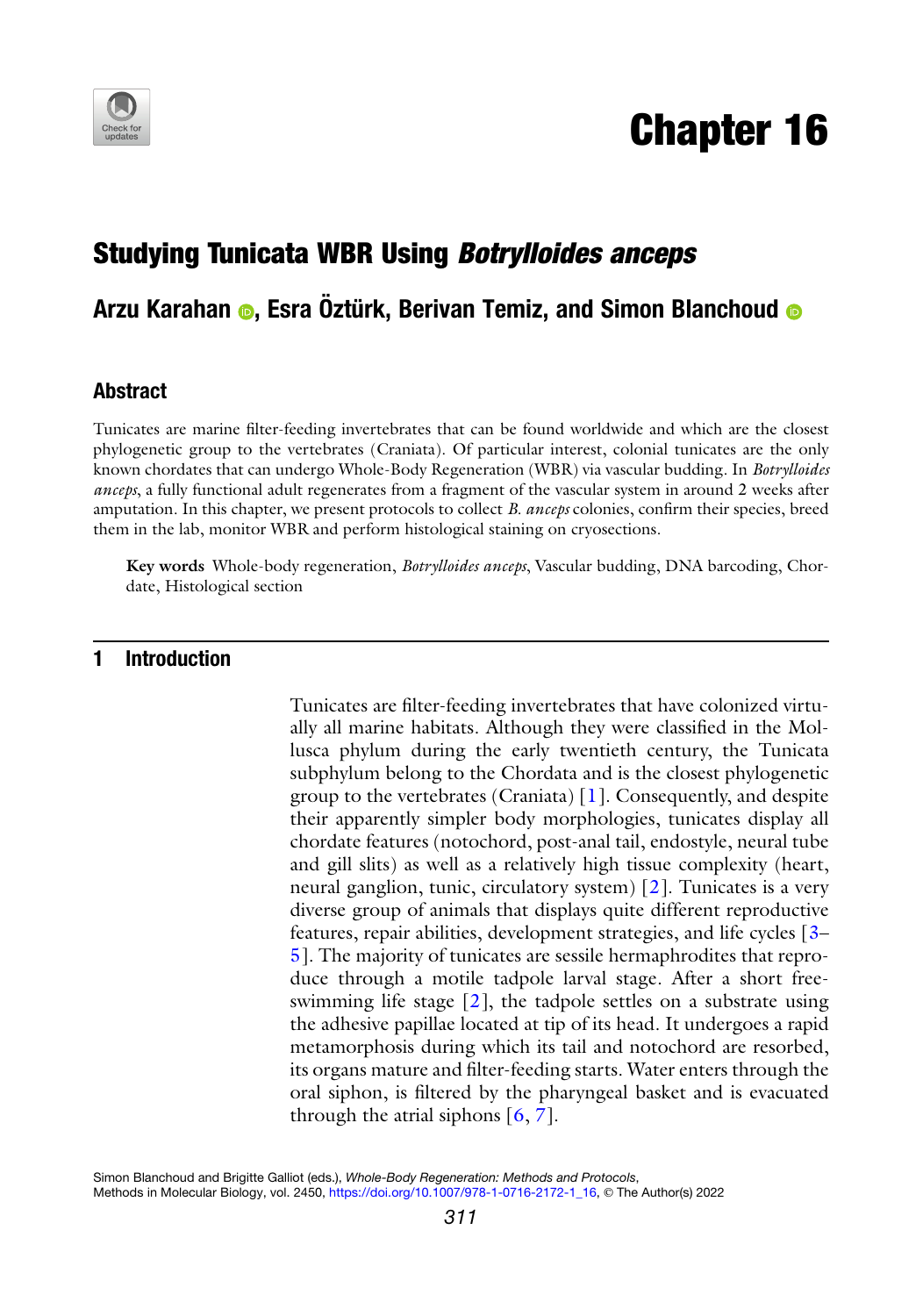In addition to sexual reproduction, a number of tunicates can reproduce asexually by budding in a process termed blastogenesis (reviewed in  $[8]$  $[8]$ ). The adult animal, called zooid, starts the development of its daughter, called bud, by the thickening of its epithelium together with that of the underlying layer of tissue. The location of the bud and thus the origin of the underlying tissue can vary depending on the species  $[8]$ . These tissue invaginate until forming a double vesicle stage common to all types of asexual reproduction in tunicates. The inner layer will then further invaginate to produce the various organs and the whole bud will mature until it becomes a filter-feeding zooid. In some species of budding tunicates, buds remain connected to its zooid, typically through an interzooidic vascular system, thus forming colonies. In some colonial tunicates, in particular among members of the Botrylloides and Botryllus sister genera, blastogenesis is a highly synchronized process where the new generation of buds matures simultaneously throughout the colony to replace the old zooids that get resorbed during the so-called takeover stage.

In botryllid tunicates, researchers have identified a second nonembryonic development that can lead to the formation of zooids. Botryllids can undergo whole-body regeneration (WBR) from a fragment of their interzooidic vascular system  $[4, 9]$  $[4, 9]$  $[4, 9]$  $[4, 9]$ . Most notably, this is the only know occurrence of WBR in the Chordata phylum. WBR is a type of vascular budding, which is initiate by an injury that leads to the loss of all zooids and buds from the colony [[9–](#page-20-0)[11\]](#page-20-1). Many of the up-regulated metabolic pathways during the WBR play a crucial role in stem cell maintenance, proliferation, differentiation, and tissue organization  $[12-15]$  $[12-15]$ . Pluripotent stem cells (potentially undifferentiated hemoblasts) are assumed to be the precursor cells for WBR  $[4, 9, 16, 17]$  $[4, 9, 16, 17]$  $[4, 9, 16, 17]$  $[4, 9, 16, 17]$  $[4, 9, 16, 17]$  $[4, 9, 16, 17]$  $[4, 9, 16, 17]$  $[4, 9, 16, 17]$ . It has been reported that regeneration in *Botrylloides leachii* is initiated by the activation of population of dormant stem-like cells that line the surface of the vascular epithelium  $[14, 16, 18]$  $[14, 16, 18]$  $[14, 16, 18]$  $[14, 16, 18]$  $[14, 16, 18]$  $[14, 16, 18]$ . In *Botrylloides diegensis*, a population of Integrin alpha 6 positive circulating stem cells have been shown to be the source of the WBR capacity [[19](#page-20-8)]. In both cases, upon activation, these cells migrate to the vessel lumen where regeneration begins, and these precursor cells differentiate and eventually transform into a single adult individual within the regeneration lumen [\[9](#page-20-0), [16](#page-20-4), [17,](#page-20-5) [20\]](#page-20-0). The epithelial layer close to the wound area is generally thought to be the origin of the activation source for regeneration [[13](#page-20-9), [21\]](#page-20-10).

Vascular budding has also been reported in Botrylloides gascoi and Botrylloides leachii under field conditions when colonies recover from their aestivation during which all zooids are lost [[22,](#page-20-11) [23](#page-20-12)]. Interestingly, vascular budding is a part of the life history of Botryllus primigenus where it happens spontaneously throughout its adult life cycle [[24](#page-20-9)–[26](#page-20-13)]. Altogether, botryllid ascidians display the rare feature of using three distinct developmental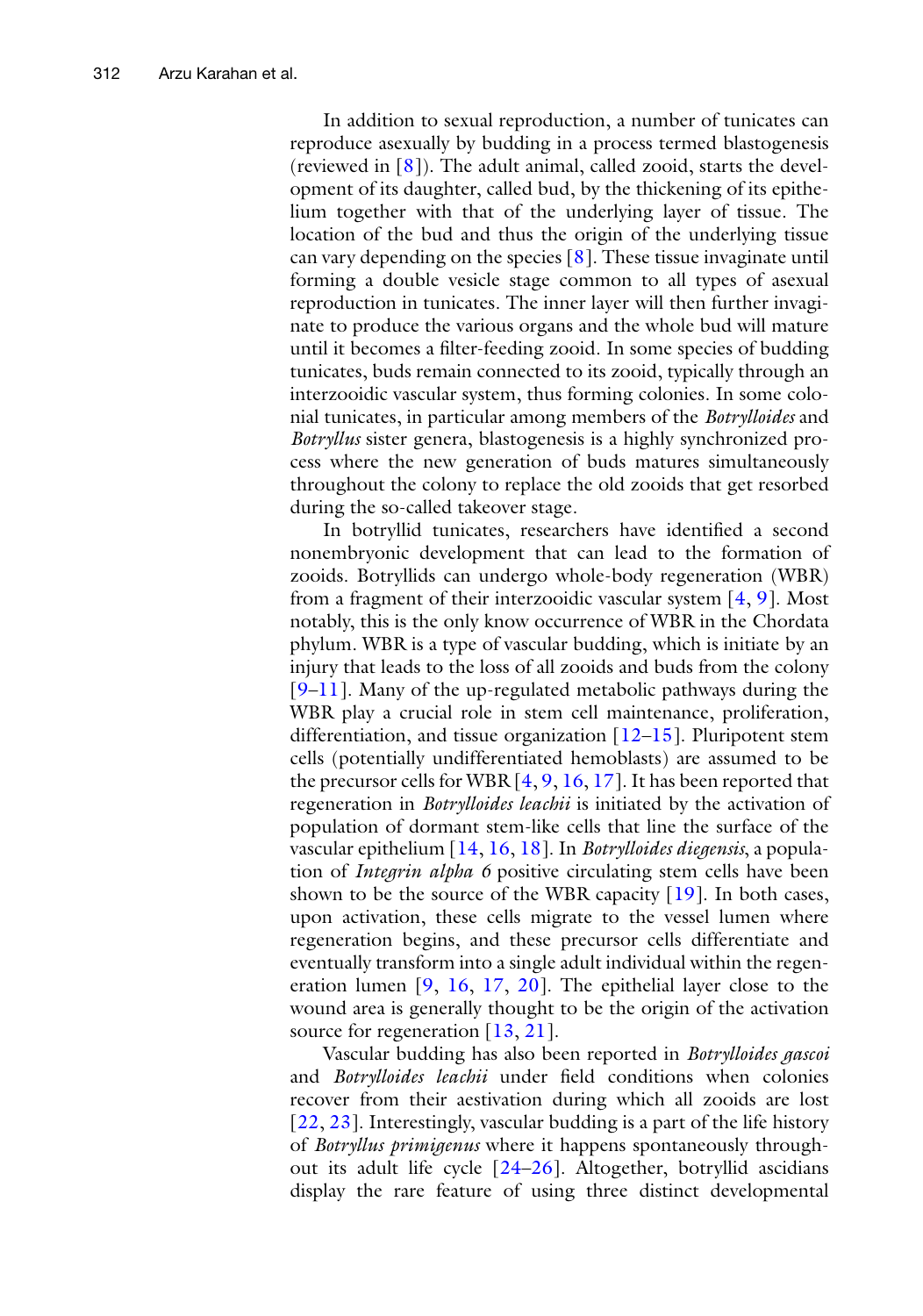pathways to produce the same final organism. This property is of particular interest for comparative developmental studies. Moreover, botryllid ascidians are used as model organisms in a wide range of studies including apoptosis, immunobiology, allorecognition and angiogenesis [[4,](#page-19-4) [18,](#page-20-7) [20,](#page-20-0) [27](#page-20-14)[–32\]](#page-21-0). These animals are thus highly suitable as research specimens, their usage will be widely popularized in the near future.

To promote these exciting organisms, we here present a number of protocols for the study of colonial tunicates that we developed for Botrylloides anceps. The species originates from the Pacific Ocean. It was recorded for the first time in the Mediterranean Sea along the coastline of Israel in 2009, most likely after an opportunistic migration through the Suez channel [[7](#page-19-2)]. More recently, we logged this species on Turkish coasts in 2018. In this chapter, we present protocols to collect, identify, induce WBR and study the regenerative process using histological staining of cryosections. These protocols should be readily applicable to other botryllids, and likely to other sessile colonial tunicates as well.

#### 2 Materials

2.1 Animals Collection, Handling, Feeding, and DNA **Barcoding** 

All solutions should be prepared with ultrapure water and stored at room temperature unless otherwise state.

- 1. Filtered seawater (FSW): 20 μm filtered natural seawater.
- 2. Husbandry system: containers filled with FSW, air pump, air stones, flexible hose.
- 3. Cotton thread.
- 4. Salinity meter (e.g., a seawater refractometer).
- 5. Single-edged razor blades.
- 6. Large  $75 \times 50$  mm glass microscopy slides.
- 7. Freeze-dried rotifer powder.
- 8. Commercial culture of Ochrophyta single-cell algae (e.g., Nannochloropsis sp.).
- 9. Powdered food for filter feeders (e.g., Coral food SPS, Tropical Marine).
- 10. Food mixture: 13 mL algae, 1 g powdered food, 1 g freezedried rotifer powder in 487 mL H<sub>2</sub>O, aliquot in 15 mL tubes, store at  $-20$  °C.
- 11. 1 $\times$  Phosphate Buffer Solution (PBS): 1.9 mM NaH<sub>2</sub>PO<sub>4</sub>, 8.4 mM Na2HPO4, 175.0 mM NaCl, adjust pH to 7.4 with HCl.
- 12. Stereomicroscope equipped with a camera.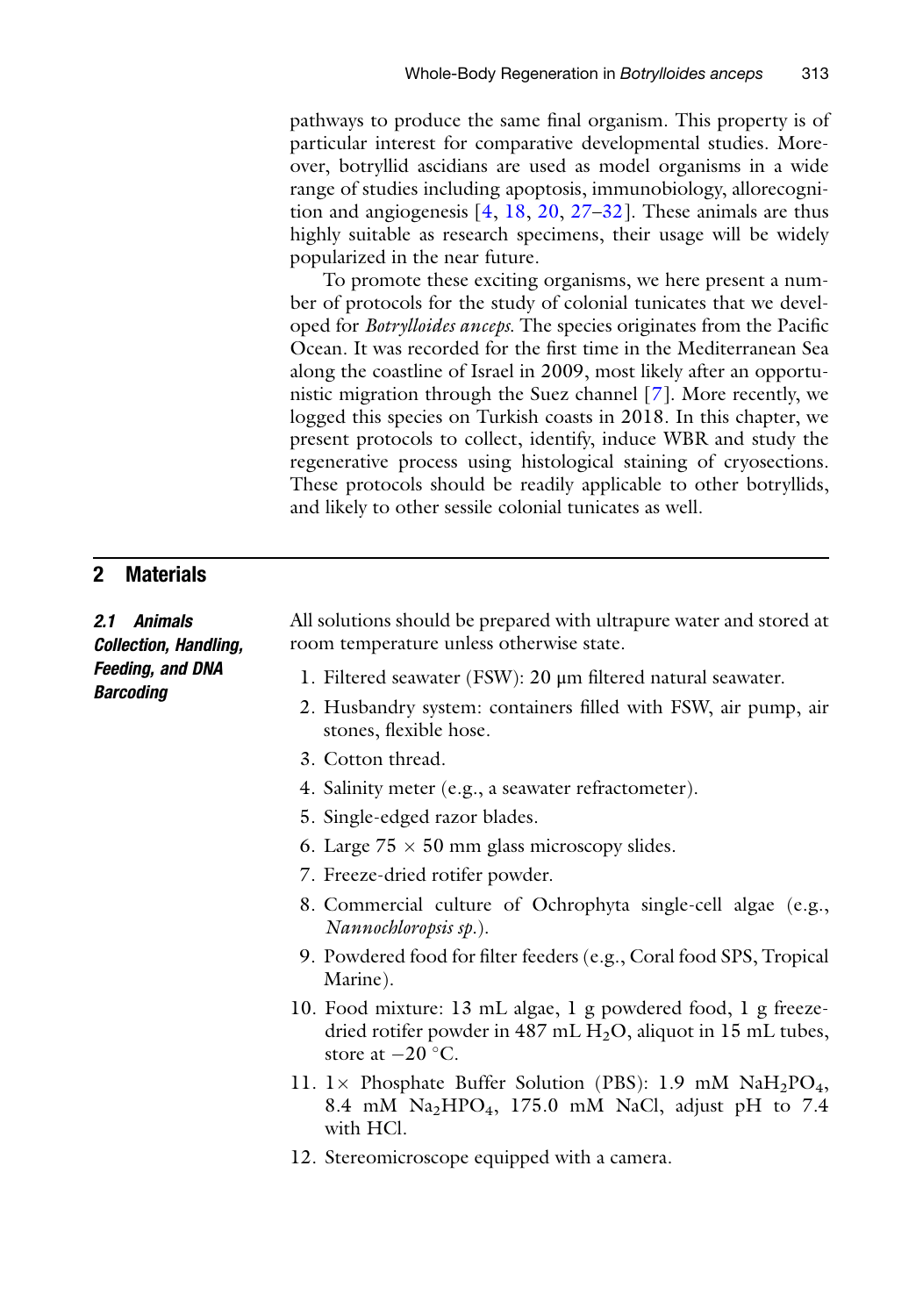- 13. Lysis stock solutions: Prepare separately 1 M Tris–borate (pH 8.2) solution,  $0.5$  M EDTA solution,  $10\%$  (w/v) SDS solution, and 0.5 M NaCl solution. Use within 2 months.
- 14. Lysis buffer: 12.5 mL 1 M Tris–borate solution, 10 mL 0.5 M EDTA, 10 mL 10% (w/v) SDS, 1 mL 0.5 M NaCl. Adjust the volume to 50 mL with double distillated  $H_2O$ .
- 15. 5 M NaClO4 stock solution. Prepare fresh every time.
- 16. Chloroform–isoamyl alcohol: 24 mL chloroform, 1 mL isoamyl alcohol.
- 17. Phenol–chloroform–isoamyl alcohol: 25 mL phenol (saturated pH 7.5–8.0), 24 mL chloroform, 1 mL isoamyl alcohol.
- 18. Nanodrop spectrophotometer (A230/A260/A280 nm wavelength).
- 19.  $2 \times$  PCR master mix: 20 mM Tris–HCI, pH 8.3, 100 mM KCI, 3 mM  $MgCl<sub>2</sub>$ , 0.002% (w/v) gelatin, 0.4 mM dNTP mix (dATP, dGTP, dCTP, dTTP), stabilizers, 0.06 unit/μL Taq DNA polymerase.
- 20. Cytochrome oxidase I primer mix: 10 pmol/μL Forward primer 5-AMWAATCATAAAGATATTRGWAC-3, 10 pmol/ μL Reverse primer 5- AARAARGAMGTRTTRAAATTHC GATC-3 (see Note 1).
- 21. Tris/Borate/EDTA (TBE) buffer: 89 mM Tris–borate, 2 mM EDTA, pH 8.3.
- 22. Agarose gel: 1.25 g agarose in 100 mL TBE buffer. Heat until the solution is completely clear, add 5 μL of nucleic acid staining solution, gently mix the solution. Pour into a gel tray with comb, cool until solidified.
- 23.  $6 \times$  agarose loading dye: 10 mM Tris–HCl, pH 7.6, 0.15% (w/v) orange G, 0.03% (v/v) xylene cyanol FF, 60% (v/v) glycerol, 60 mM EDTA.
- 24. PCR purification kit.
- 25. Sanger sequencing service (e.g., supplied from a commercial sequencing company).
	- 1. Cryostat microtome sectioning machine.
	- 2. Crystal menthol.
	- 3. Bouin's fixative: 75 mL saturated picric acid, 25 mL formalin, 5 mL glacial acetic acid (see Note 2).
	- 4. Dehydration solution: 30% (w/v) sucrose.
	- 5. Optimal cutting temperature (OCT) compound (e.g., Polar-Stat Plus, Ted Pella).
	- 6. Embedding molds (e.g., Peel-a-way, Polysciences).
	- 7. Coated microscopy glass slides (e.g., Superfrost Plus, VWR).

2.2 Histological Cryosectioning and **Staining**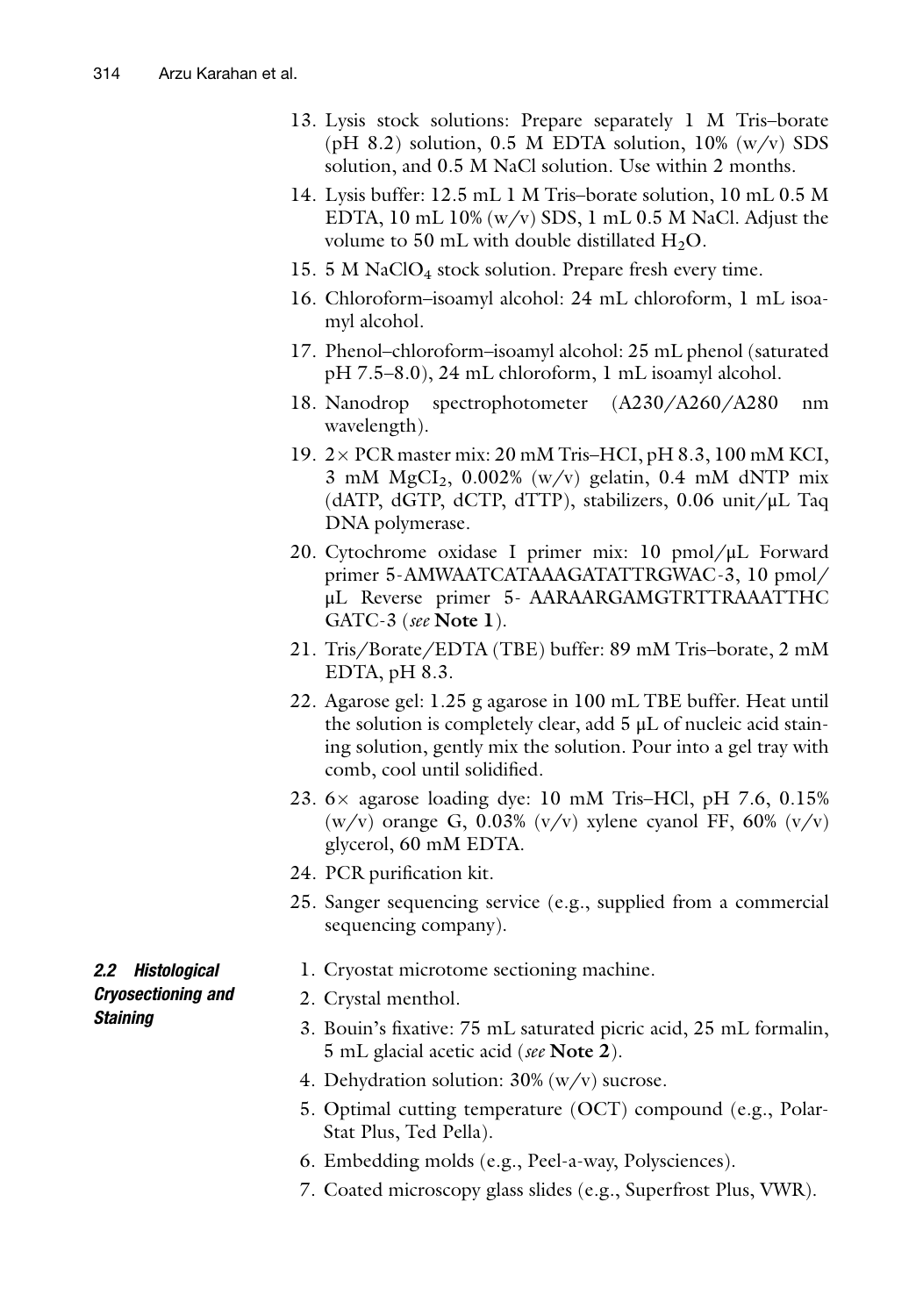- 8. Groat's hematoxylin: 1 g ammonium iron (III) sulfate in 50 mL of  $H_2O$ , 0.8 g sulfuric acid mixed with 0.5 g hematoxylin in 50 mL EtOH, mix both solutions, filter. Stain can be reused virtually endlessly if filtered every 20–30 stains.
- 9. Differentiation solution:  $0.1\%$  (v/v) HCl in 70% (v/v) EtOH. Can be used to differentiate up to 30 slides.
- 10. Eosin: 0.1 g Eosin Y, 0.5 mL glacial acetic acid in 100 mL  $H<sub>2</sub>O$ . Filter, store in a light-protected container.
- 11. 80%  $(v/v)$  EtOH: 20 mL H<sub>2</sub>O in 80 mL EtOH.
- 12. Histological clearing agent (e.g., HistoClear II, National Diagnostics).
- 13. Mounting medium.

#### 3 Methods

#### 3.1 Sampling and Adaptation Botrylloides anceps colonies can be found in stony areas of the intertidal zone, less than 1 m deep. So far, we collected this species from three different stations (Konacık-Iskenderun, Mezitli-Mersin, and Alanya-Antalya) but we have found other suitable colonial ascidians in different sites of the North-eastern Mediterranean coastlines (Fig. [1a,](#page-5-0) see Note 3).

- 1. Chose a rocky shore that *B. anceps* possibly inhabits (Fig. [1b,](#page-5-0) *see* Note 4).
- 2. Sample the selected shore at low tide.
- 3. Record the salinity of the water (see Note 5).
- 4. Record the water temperature.
- 5. Carefully lift submerged stones to check for colonies on its substrate-facing side.
- 6. Place back empty stones in the exact same place where collected.
- 7. Place a marker on the spot of a suitably inhabited rocks (see Note 6).
- 8. Carry the stone to the shore for easier manipulations.
- 9. Give a unique identification code to the colony.
- 10. Write the code on a glass slide and on a 1.5 mL tube using a waterproof pen.
- 11. Place the slide and tube nearby to the colony.
- 12. Take a picture of the whole setup (Fig.  $1c$ ).
- 13. Peel a 1 mm stretch of the colony from its substrate using single-edged razor blades.
- 14. Place the animals onto the labeled slide (see **Note** 7).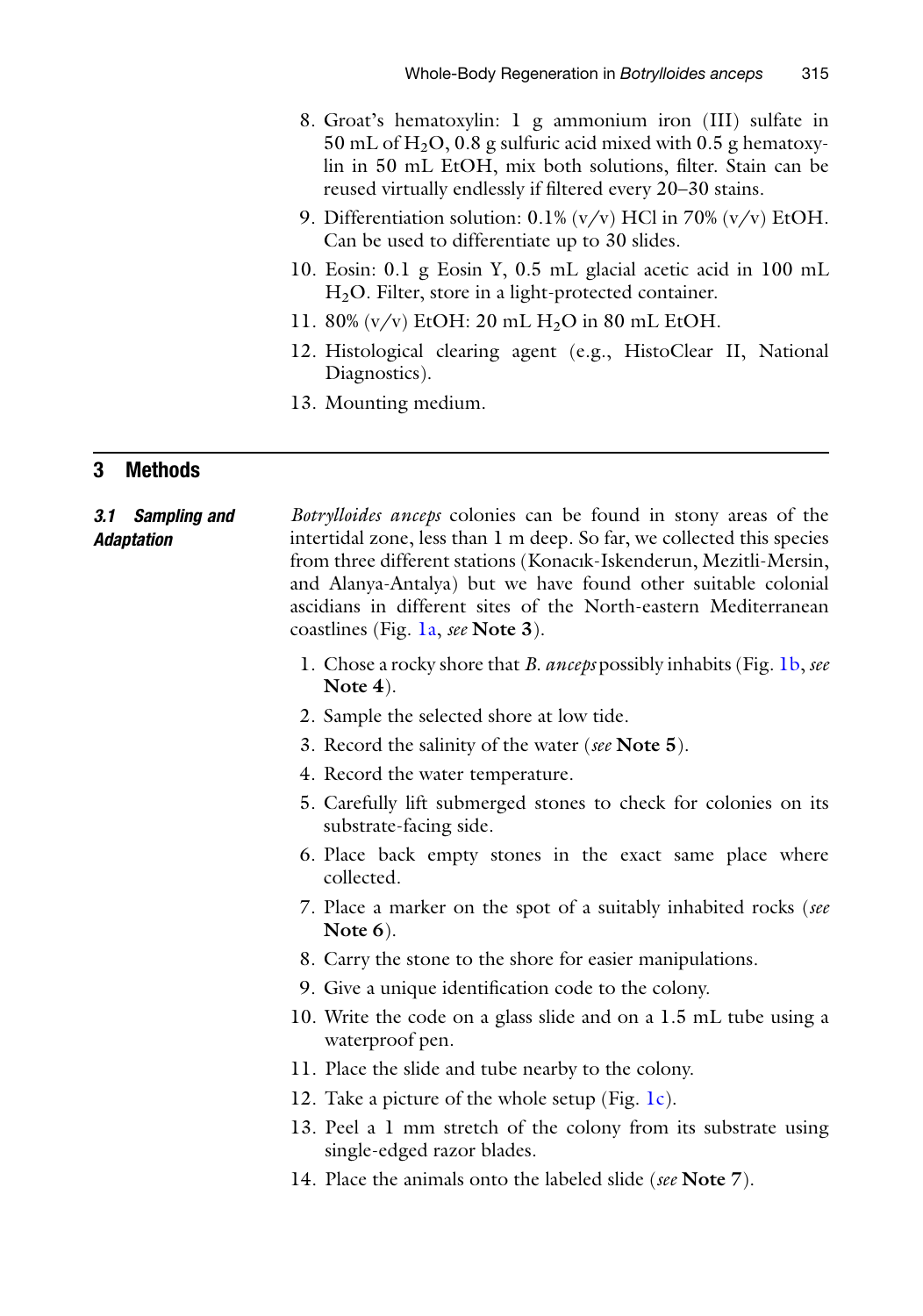<span id="page-5-0"></span>

Fig. 1 Collecting wild botryllids. (a) The map shows the sampling locations from the southern part of Turkey. Botrylloides were observed in all four location, but B. anceps could not be found in Kızkalesi-Mersin. (b) A picture from the Kizkalesi station. (c) A picture of a complete setup with an inhabited rock, a fragment transferred on a glass slide and a tube with a sample for DNA barcoding. (d) Attaching a sample on a slide. (e) Magnification of a B. anceps colony secured on a slide by using fine cotton thread

- 15. Gently tie the colony to the slide using a cotton thread (Fig. [1e,](#page-5-0) see Note 8).
- 16. Put the slide vertically in the fitted slots of the glass staining racks placed inside an insulated plastic container filled up with seawater (see Note 9).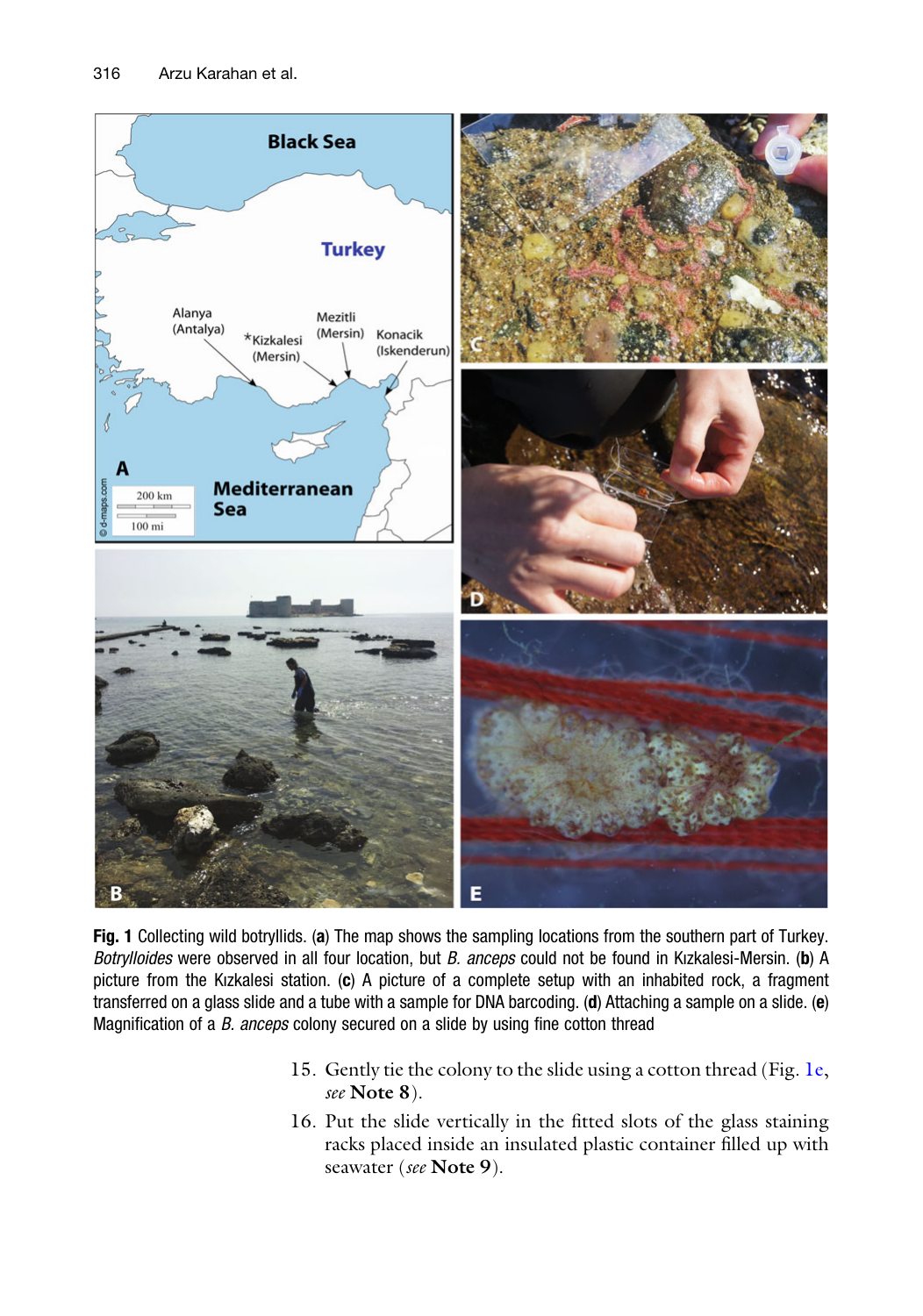- 17. Peel another 1 mm stretch of the colony.
- 18. Place the sample in the labeled tube filled with 70% ethanol. Keep at room temperature until DNA isolation for DNA barcoding (see Note 10).
- 19. Bring back the stone to that exact same place where it was collected from.
- 20. Transfer the animals and the samples to an aquaculture room within the next 24 h (see Note  $11$ ).
- 21. Fill the husbandry system with FSW of the same salinity as at the collection place.
- 22. Put the slides with their staining racks into the husbandry system (Fig.  $2a$ , b, see Note 12).
- 23. Aerate the system with a medium bubbling level (Fig.  $2a$ ).
- 24. Maintain the water of the system at a constant temperature similar to that at the collection place (between 20 and 25  $^{\circ}$ C).
- 25. Illuminate the animals with a low light on 12 h day and 12 h night photoperiod.
- 26. Pipette daily 2.5 mL of food mixture per 3 L of FSW.
- 27. Replace the FSW with fresh FSW every other day.
- 28. Wait 1 week after the collection for the colonies to attach to the glass slide.
- 29. Remove the cotton thread.
- 30. Transfer the new colonies to the main husbandry system.

#### **3.2 DNA Barcoding** Total DNA isolation uses handmade buffers adapted from a previously published protocol [[33\]](#page-21-1).

- 1. Centrifuge the sample to be used for DNA barcoding for 2 min at max speed.
- 2. Discard the supernatant and leave it under a hood until ethanol completely evaporate  $(-1 h)$ .
- 3. Add 150 μL of lysis buffer.
- 4. Homogenize with a single use pestle.
- 5. Add another 150 μL of lysis buffer.
- 6. Add 60  $\mu$ L NaClO<sub>4</sub> stock solution.
- 7. Add 360 μL of phenol–chloroform–isoamyl alcohol.
- 8. Vortex the tube for 10 min at 600 rcf in a hood.
- 9. Centrifuge for 10 min at 14,000 rcf,  $4^{\circ}$ C.
- 10. Transfer the upper phase (around 350 μL) in a new 1.5 mL tube.
- 11. Add 350 μL of chloroform–isoamyl alcohol to the isolated phase.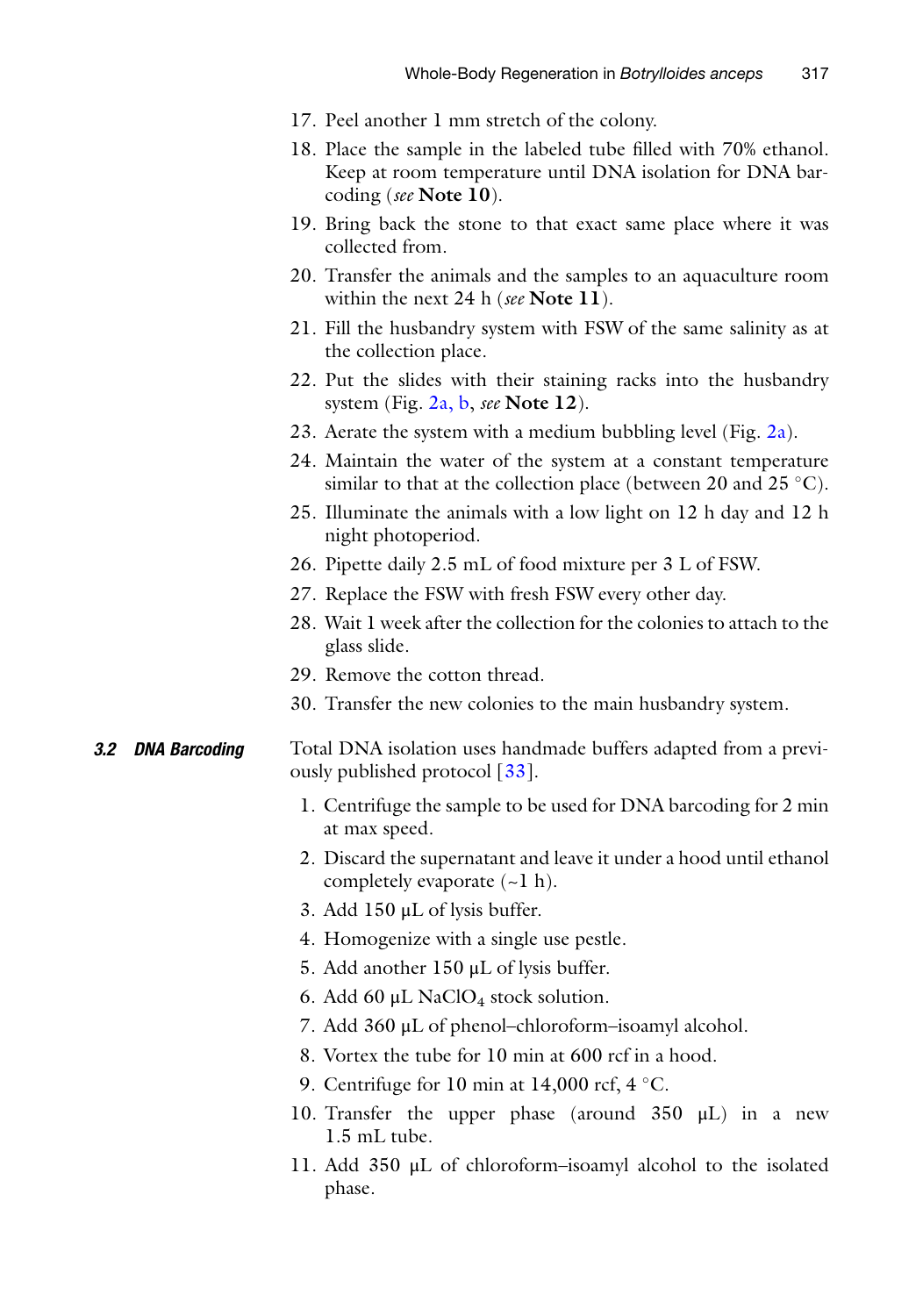<span id="page-7-0"></span>

Fig. 2 Colony maintenance. (a) A B. anceps husbandry setup in our aquaculture room. (b) A side-view of a staining rack with *botryllid* colonies in it. (c) A top view of a *Botrylloides anceps* colony. Scale bar is 1 cm. (d) Magnification of a part of a system during the "takeover" (main zooids are being resorbed while the primary buds replace them). a ampulla, bv blood vessel, pb primary bud, sb secondary bud, Z zooid

- 12. Mix gently by shaking for 30 s.
- 13. Centrifuge for 10 min at 14,000 rcf,  $4^{\circ}$ C.
- 14. Transfer the upper phase in a new 1.5 mL tube.
- 15. Add 350 μL of cold 100% EtOH to the isolated phase and mix gently (see Note 13).
- 16. Centrifuge the sample for 30 min at 16,000 rcf,  $4^{\circ}$ C.
- 17. Replace the supernatant with 700 μL of cold 70% ethanol.
- 18. Centrifuge the sample for 30 min at 16,000 rcf,  $4^{\circ}$ C.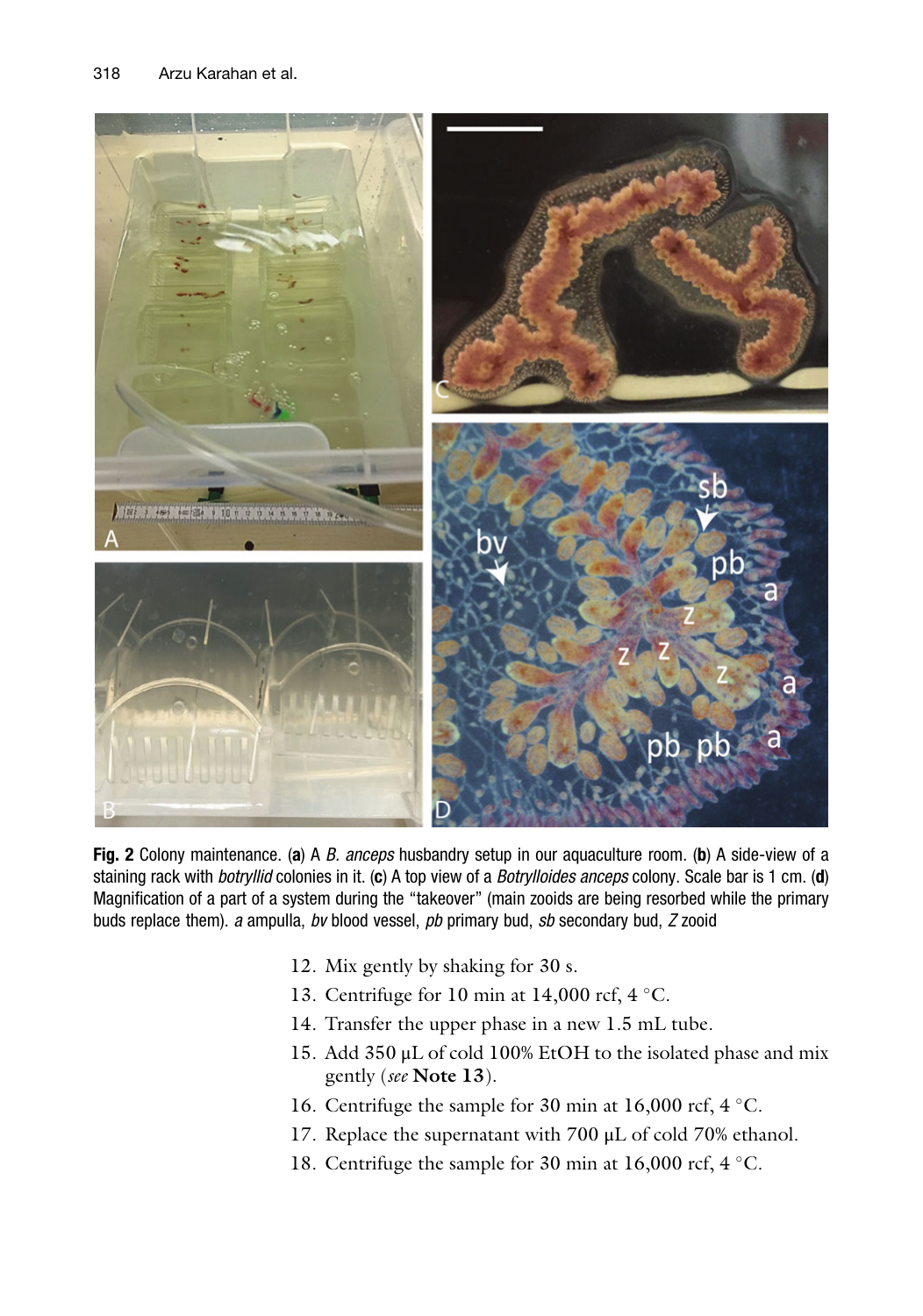- 19. Discard the supernatant.
- 20. Leave the sample under a hood overnight to dry.
- 21. Resuspend the DNA in  $50 \mu L$  of ultrapure water.
- 22. Quantify the DNA concentration and quality using a spectrophotometer or equivalent tool (e.g., Qubit fluorometer).
- 23. Make sure the quality of DNA is within acceptable range (see Note 14).
- 24. Dilute the DNA with ultrapure water to reach a concentration between 10 to 100 ng/ $\mu$ L (see Note 15).
- 25. Transfer 25  $\mu$ L of 2 × PCR mater mix to a PCR tube.
- 26. Add 2 μL of DNA template.
- 27. Add 1 μL of cytochrome oxidase I primer mix.
- 28. Add 23 μL of ultrapure water.
- 29. Run a PCR program with the following parameters:  $95^{\circ}$ C 5 min; 35 cycle  $\times$  (95 °C 45 s; 45 °C 45 s; 72 °C 90 s), 72 °C for 10 min and infinite hold at 12 °C.
- 30. Load 4  $\mu$ L of the PCR product with 1  $\mu$ L of loading dye into a well of agarose gel.
- 31. Load 2 μL 100 bp DNA ladder into another well.
- 32. Run the electrophoresis for 60 min at 100 V.
- 33. Visualize the results of the PCR amplification on the gel (see Note 16).
- 34. Identify PCR positive samples by the presence of a 600 bp amplification band in the visualized gel by comparison with the DNA ladder.
- 35. Use a PCR clean-up kit to purify the positive PCR products (see Note 17).
- 36. Perform the Sanger sequencing for both directions (forward and reverse) of the purified COI amplifications (see Note 18).
- 37. Trim the primer sections from the raw sequencing results (see Note 19).
- 38. Run your trimmed sequences through the BOLD Identification System  $\left[34\right]$  (see Notes 20 and 21).
- 39. Record the Probability of Placement to determine the species of your sample (see Note 22).
- 40. Assign your sample to the species with a sequence match of 97% or above and a query cover of at least 85% (see Note 23).
- 41. Submit your DNA barcode to the BOLD with all the information about sampling areas, specimen and if possible, a voucher ID from a fragment of your sample deposited in a museum (see Note 24).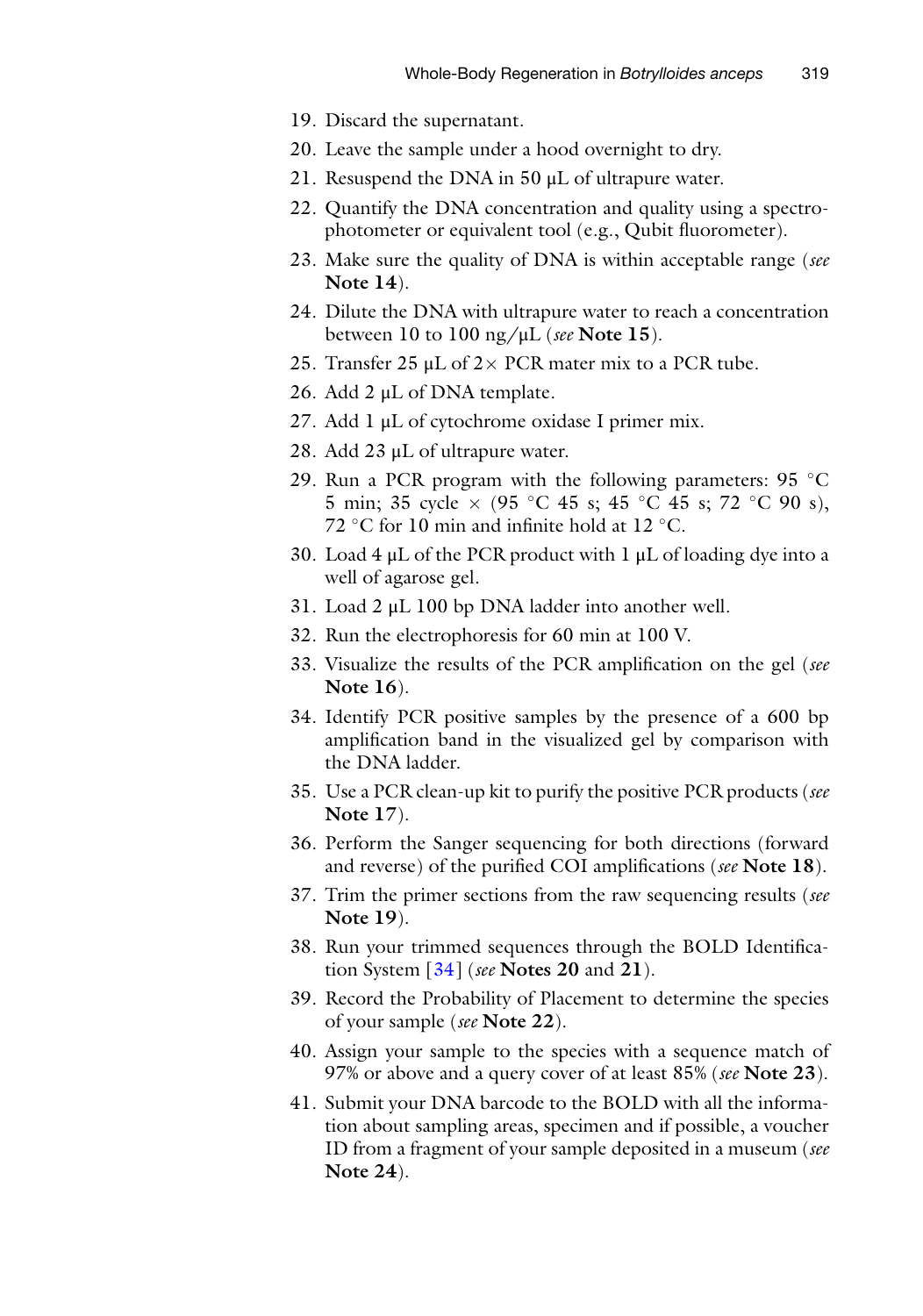| <i><b>3.3 Colonies</b></i><br>Maintenance | Our maintenance protocol has been adapted from the work by<br>Rosner et al. (2019) [35].                                                                    |
|-------------------------------------------|-------------------------------------------------------------------------------------------------------------------------------------------------------------|
|                                           | 1. Pipette daily 2.5 mL of food mixture per 3 L of FSW.                                                                                                     |
|                                           | 2. Replace the FSW with fresh FSW every other day.                                                                                                          |
|                                           | 3. Once a week, transfer the colonies to a smaller container filled<br>with FSW for maintenance.                                                            |
|                                           | 4. Prepare a humidity chamber for the subcloning by placing a<br>glass staining rack onto a wet tissue inside a sealable container.                         |
|                                           | 5. Take one slide out of the water.                                                                                                                         |
|                                           | 6. Clean the glass slide around the colony by scratching it using a<br>razor blade.                                                                         |
|                                           | 7. Gently brush the colony with a soft paint brush to remove<br>debris and dirt.                                                                            |
|                                           | 8. Check the colony under a stereomicroscope (see Note 25).                                                                                                 |
|                                           | 9. Ablate portions of the colony that are degrading, dirty or<br>unattached to the glass slide.                                                             |
|                                           | 10. If the cleaned colony is smaller than 2 cm in diameter, put it<br>back into the husbandry system.                                                       |
|                                           | 11. For larger colonies, detach a small piece of the main colony<br>containing between 5 and 10 zooids using a razor blade<br>(Fig. $2c$ , see Note $26$ ). |
|                                           | 12. Transfer the fragment (called subclone) onto a new glass slide<br>using a brush.                                                                        |
|                                           | 13. Gently dry out the water around the colony fragment without<br>touching the animal using paper tissue.                                                  |
|                                           | 14. Give a unique identification code to the fragment.                                                                                                      |
|                                           | 15. Write the code on the glass slide.                                                                                                                      |
|                                           | 16. Place the slide in the humidity chamber.                                                                                                                |
|                                           | 17. Wait 30 min for the colony to attach onto the slide.                                                                                                    |
|                                           | 18. Place the new slide carefully into the husbandry system.                                                                                                |
|                                           | 19. Repeat steps 5 to 18 until all slides have been processed.                                                                                              |
|                                           | 20. Handle the new slides very carefully during the first week.                                                                                             |
| <b>Whole-Body</b><br>3.4<br>Regeneration  | Our regeneration protocol has been adapted from the work by<br>Rinkevich et al. (2007) [36].                                                                |
|                                           | 1. Transfer <i>B. anceps</i> sub-clones into a container filled with FSW<br>(see Note $27$ ).                                                               |
|                                           | 2. Place a slide upside-down under a stereomicroscope.                                                                                                      |
|                                           | 3. Observe the buds and budlets (the buds' buds) to determine<br>the blastogenic stages (Fig. 2d, see Note 28).                                             |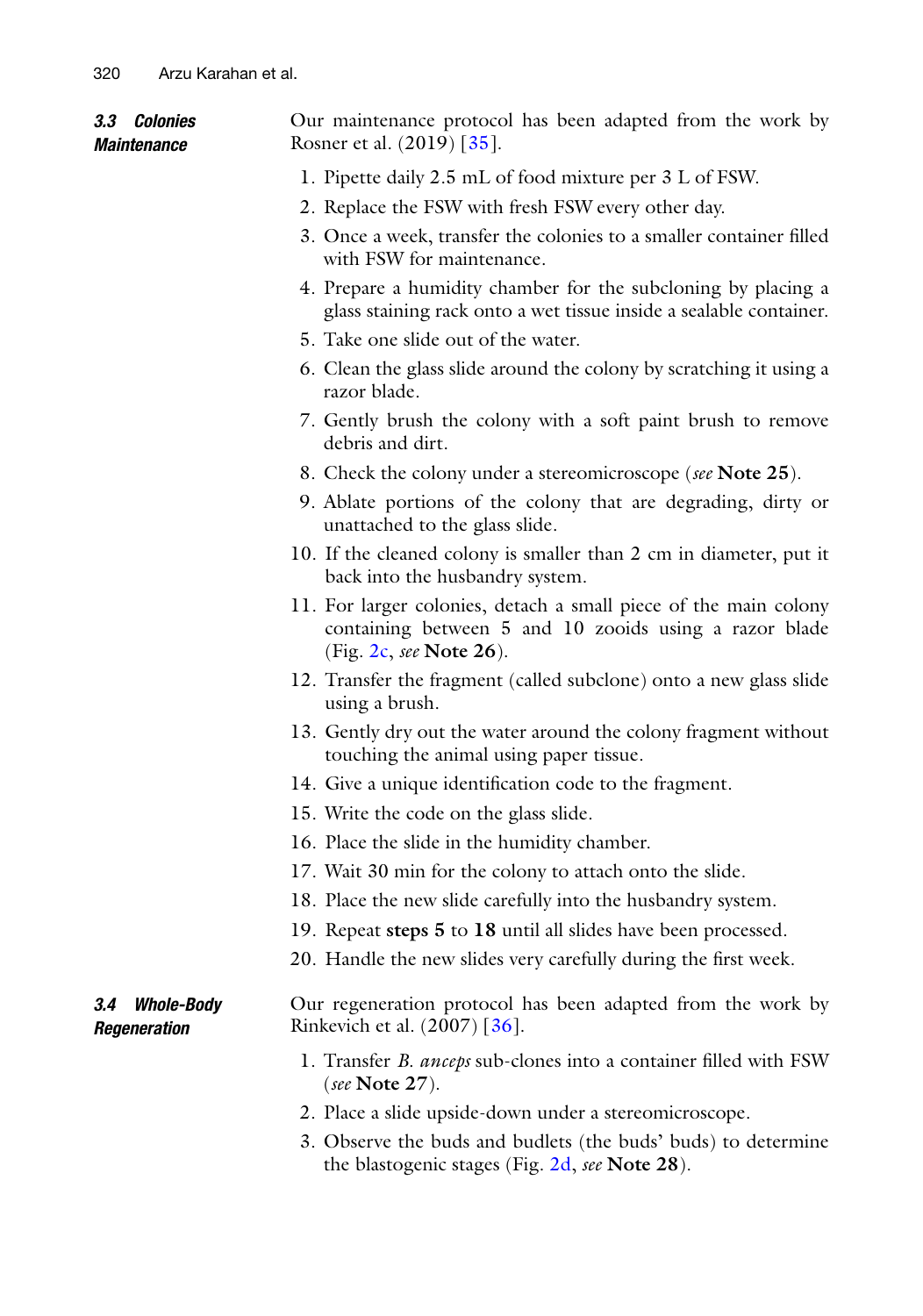<span id="page-10-0"></span>

Fig. 3 Whole-body regeneration. (a) A B. anceps colony before removing zooids and buds. Scale bar is 1 mm. (b) The same colony after removal all the zooids and buds. (c) Fourth day post ablation. (d) Magnification of a portion of the regenerating colony where a regeneration niche is developing (arrow). Scale bar is 200  $\mu$ m. (e) Fully completed WBR (day 13th). (f) The frozen mold (blue arrow) attached to the cryostat for sectioning. (g) A section of *B. anceps* colony at  $1.2 \times$  magnification

- 4. Turn the slide to have the colony facing upwards.
- 5. Take a picture of the whole colony together with a scale  $(Fig. 3a)$  $(Fig. 3a)$ .
- 6. Remove all the zooids and buds by carefully cutting all the blood vessels between the zooid, buds and ampullas with the pointy side of a fine needle, leaving only ampullas and peripheral blood vessels (Fig. [3b\)](#page-10-0).
- 7. Record the date and time.
- 8. Transfer the regenerating colonies to a dedicated husbandry system.
- 9. Do not feed them (they will not take it) but change the water with fresh FSW every other day (see Note 29).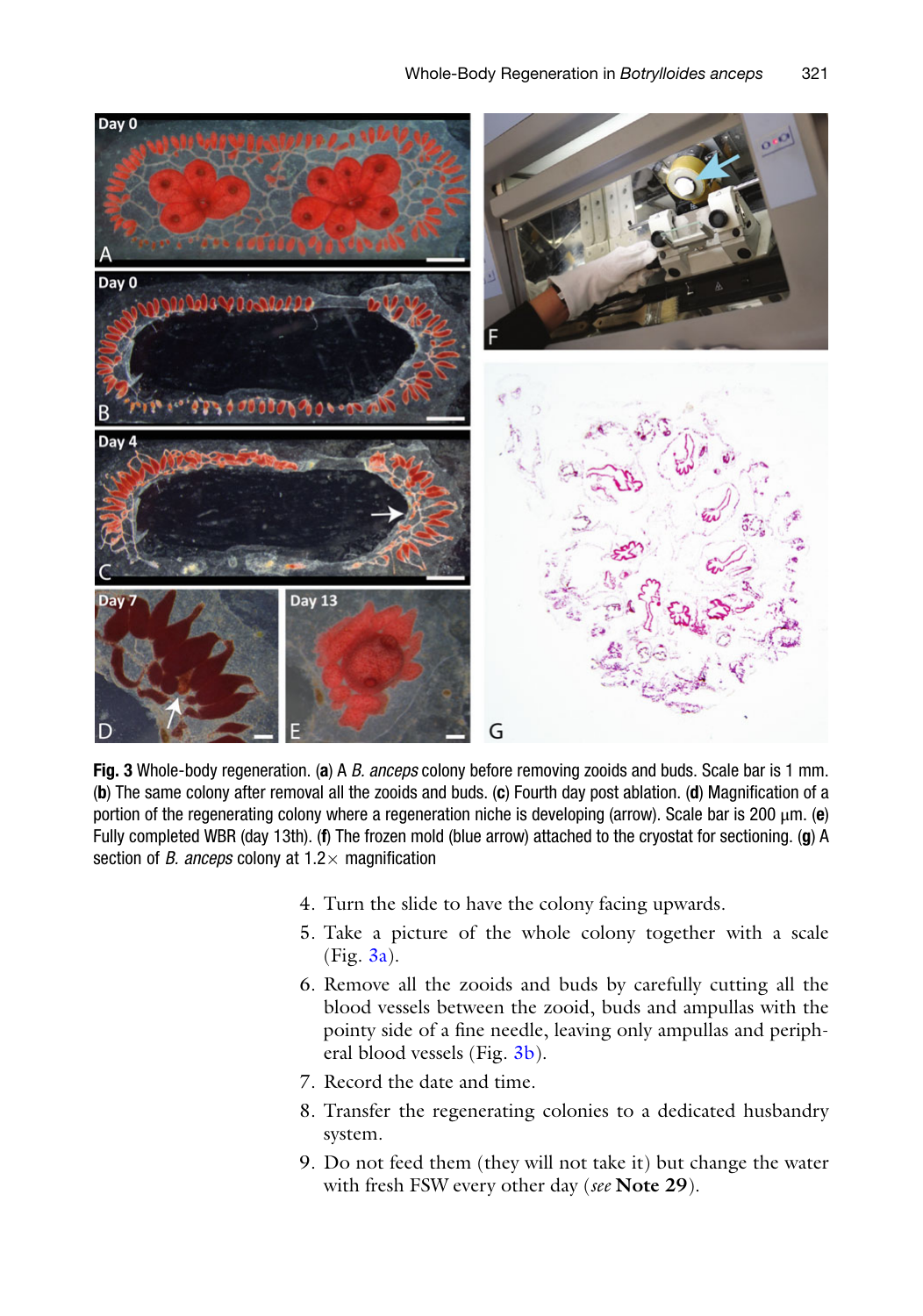- 10. Wait until the desired stage of WBR is reached (see Note 30).
- 11. Take pictures from both sides of the regenerating colonies  $(Fig. 3a-e).$
- 12. Proceed with the desired downstream analysis.

#### 3.5 Histological **Sectioning** Although the most common protocols for histology use paraffin embedding, we prefer to use cryosectioning for its quick turnaround time.

- 1. Transfer the colony to be fixed into a container filled with 100 mL of FSW.
- 2. Add a few menthol crystals to the water.
- 3. Wait 10 min for the colony to anesthetize.
- 4. Detach the colony from the glass using razor blade.
- 5. Transfer into a 2 mL tube filled with 1.5 mL of Bouin's fixative (see Note  $31$ ).
- 6. Fix overnight at  $4^{\circ}$ C.
- 7. Replace the fixative with PBS.
- 8. Discard the rinsing medium.
- 9. Fill the tube with PBS.
- 10. Wait 2 h for the sample to wash.
- 11. Repeat steps 8 to 10 three more times (see Note 32).
- 12. Transfer the sample to a 2 mL tube filled with 1.5 mL dehydration solution.
- 13. Leave 1 h at  $4^{\circ}$ C to dehydrate (see Note 33).
- 14. Precool a metal block in a closed container filled half-way with liquid nitrogen (see **Note 34**).
- 15. Fill a labeled embedding mold with OCT (see Note 35).
- 16. Transfer the colony into the mold using a pair of tweezers (see Note 36).
- 17. Center the colony at the bottom of the mold with a pair of tweezers (see Notes 37 and 38).
- 18. Place the mold onto the cold metal block.
- 19. Wait 5 min until it becomes fully opaque.
- 20. Store up to 12 months at  $-80$  °C until sectioning.
- 21. Transfer the block into the cryostat.
- 22. Peel the mold to release the block of frozen OCT.
- 23. Glue the block onto the cryostat's sample holder using a few drops of OCT.
- 24. Freeze the sample holder.
- 25. Label 10 coated microscopy glass slides (see Note 39).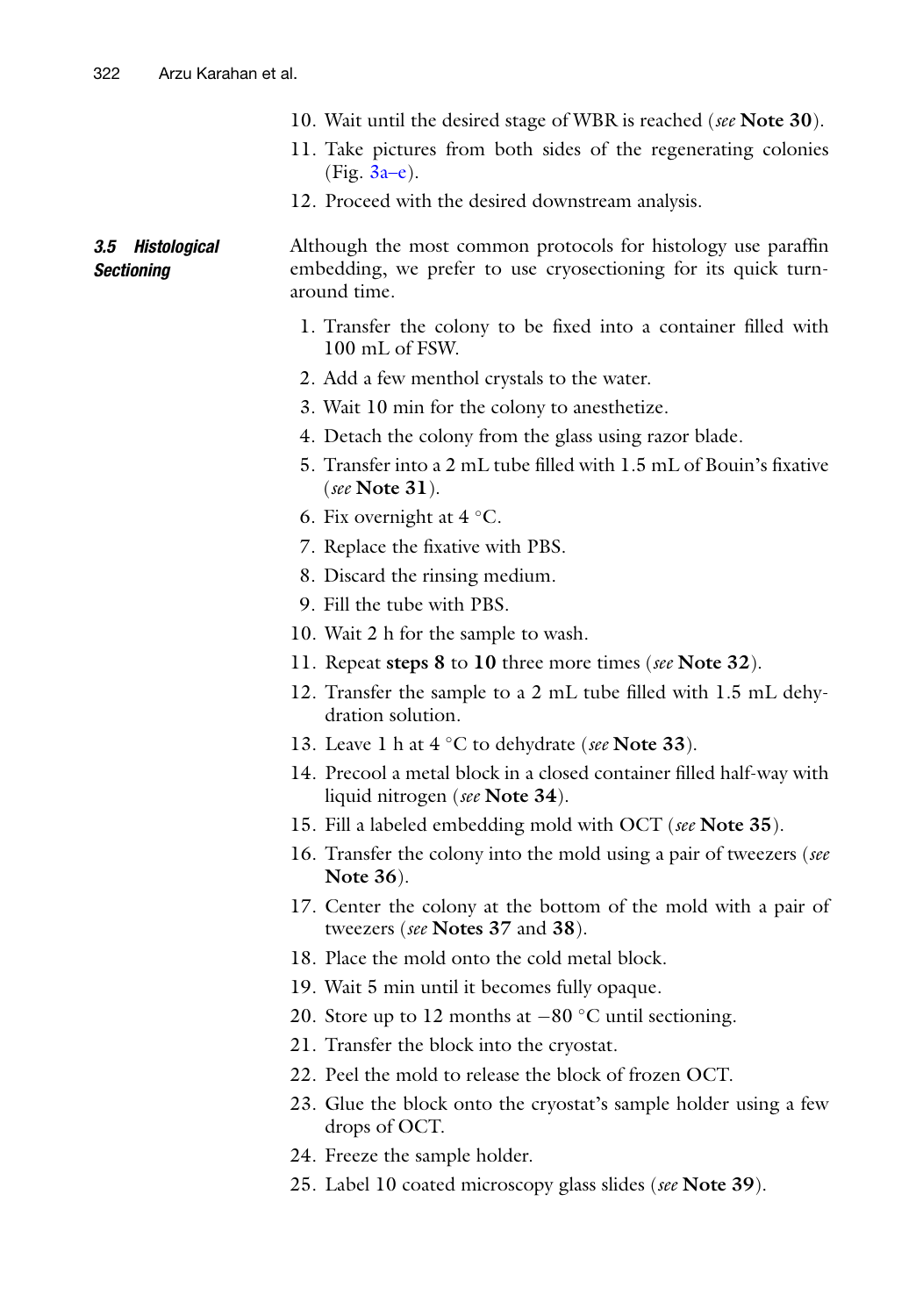- 26. Fix the sample holder onto the cryostat (Fig. [3f\)](#page-10-0).
- 27. Cut the excess OCT around the sample using a razor blade (see Note 40).
- 28. Bring the sample close to the blade.
- 29. Section until the blade cuts the block twice.
- 30. Move the blade backwards.
- 31. Realign the sample in the direction of the last cut to place it perpendicular to the blade (see Note 41).
- 32. Repeat steps 28 to 31 until the cryostat cuts through the whole surface of the block (see Note 42).
- 33. Cut a section of the block (see Note 43).
- 34. Transfer it to the next available position on the slides (see Note 44).
- 35. Brush the blade to remove debris and ice.
- 36. Brush the sample to remove leftover OCT.
- 37. Repeat steps 33 to 36 until no sample is visible in the last section.
- 38. Wait 20 min for the slides to dry.
- 39. Clean the cryostat following the manufacturer's instructions.
- 40. Store the dried sections at  $-20$  °C until needed.

#### 3.6 Hematoxylin-Eosin Stain

- 1. Thaw the cryosectioned slide on the bench (see Note 45).
- 2. Transfer the slides into a Coplin jar filled with tap water (see Note 46).
- 3. Leave the section to rehydrate for 5 min.
- 4. Transfer to another Coplin jar filled with Groat's hematoxylin.
- 5. Stain for 12 min (see Note 47).
- 6. Shake vigorously each slide in the differentiation solution for 20 s.
- 7. Transfer into a Coplin jar filled with tap water.
- 8. Place the Coplin jar in the sink under a stream of running tap water.
- 9. Leave 10 min to color.
- 10. Rinse the slides in distilled water.
- 11. Transfer into a Coplin jar filled with Eosin.
- 12. Stain for 5 min.
- 13. Rinse the slides in 80% EtOH.
- 14. Transfer the slides to 100% EtOH (see Note 48).
- 15. Wash for 3 min.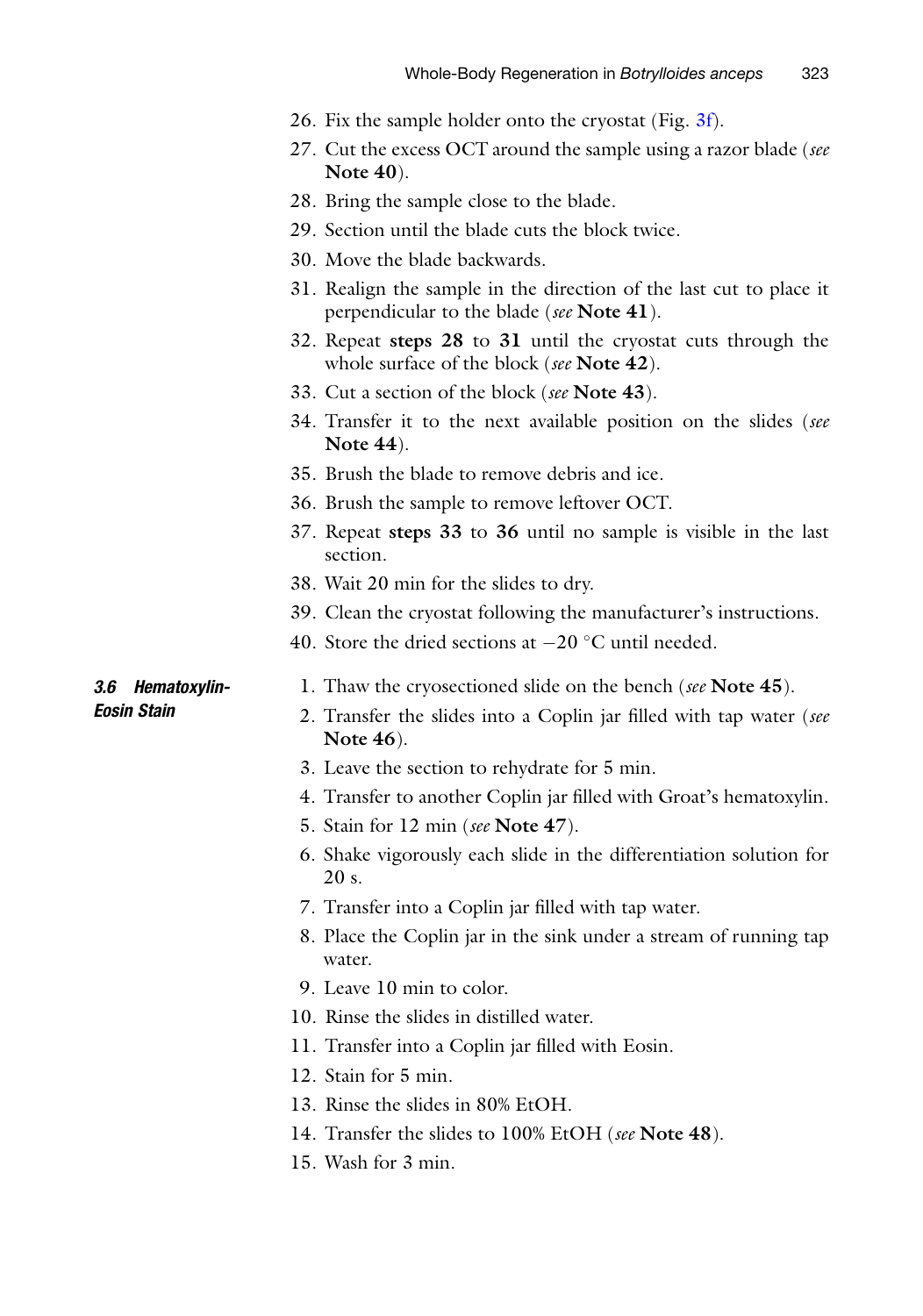- 16. Transfer to a bath filled with clearing agent.
- 17. Wash for 3 min.
- 18. Repeat steps 16 and 17 twice.
- 19. Place a slide flat on a paper tissue.
- 20. Pour 3 drops of mounting medium over the sections.
- 21. Hold a sufficiently long coverslip over the stained sections.
- 22. Rest one side of the coverslip on the corresponding side of the slide, still holding the other side.
- 23. Hold the other side of the coverslip using a short needle placed under the coverslip.
- 24. Slowly lower the coverslip until it rests fully flat on the slide (see Note 49).
- 25. Identify bubbles trapped under the coverslip.
- 26. Swipe the air out of the mounting medium by pressing on the coverslip with the needle while holding the coverslip in place with the other hand (see **Note 50**).
- 27. Cover the mounted slide with a paper tissue.
- 28. Gently press uniformly on the coverslip to remove any excess mounting medium.
- 29. Leave the slide to dry for 30 min.
- 30. Use a paper tissue dipped in clearing agent to clean the dried mounting medium on the slide.
- 31. Image the slide under a brightfield microscope.
- 32. H&E sections will have dark DNA stains and purple to red cytoplasm (Fig.  $3g$ ).

## 4 Notes

- 1. These primers have been designed specifically for botryllids [\[37\]](#page-21-5). Universal invertebrate primers (Forward: GGTCAA CAAATCATAAAGATATTGG, Reverse: TAAACTTCAGGG TGACCAAAAAATCA, [\[38\]](#page-21-6)) and tunicate specific primers (Forward: TCGACTAATCATAAAGATATTA, Reverse: AAC TTGTATTTAAATTACGATC, [\[39\]](#page-21-7)) can also be used using the same protocol.
- 2. Handle the saturated solution of picric acid very carefully and do not let it dry in the bottle as picric acid crystals are explosive! To circumvent this issue, we favor the use of commercially available Bouin's fixative.
- 3. Although *B. anceps* colonies were the only species found in some locations, they more typically share their habitat with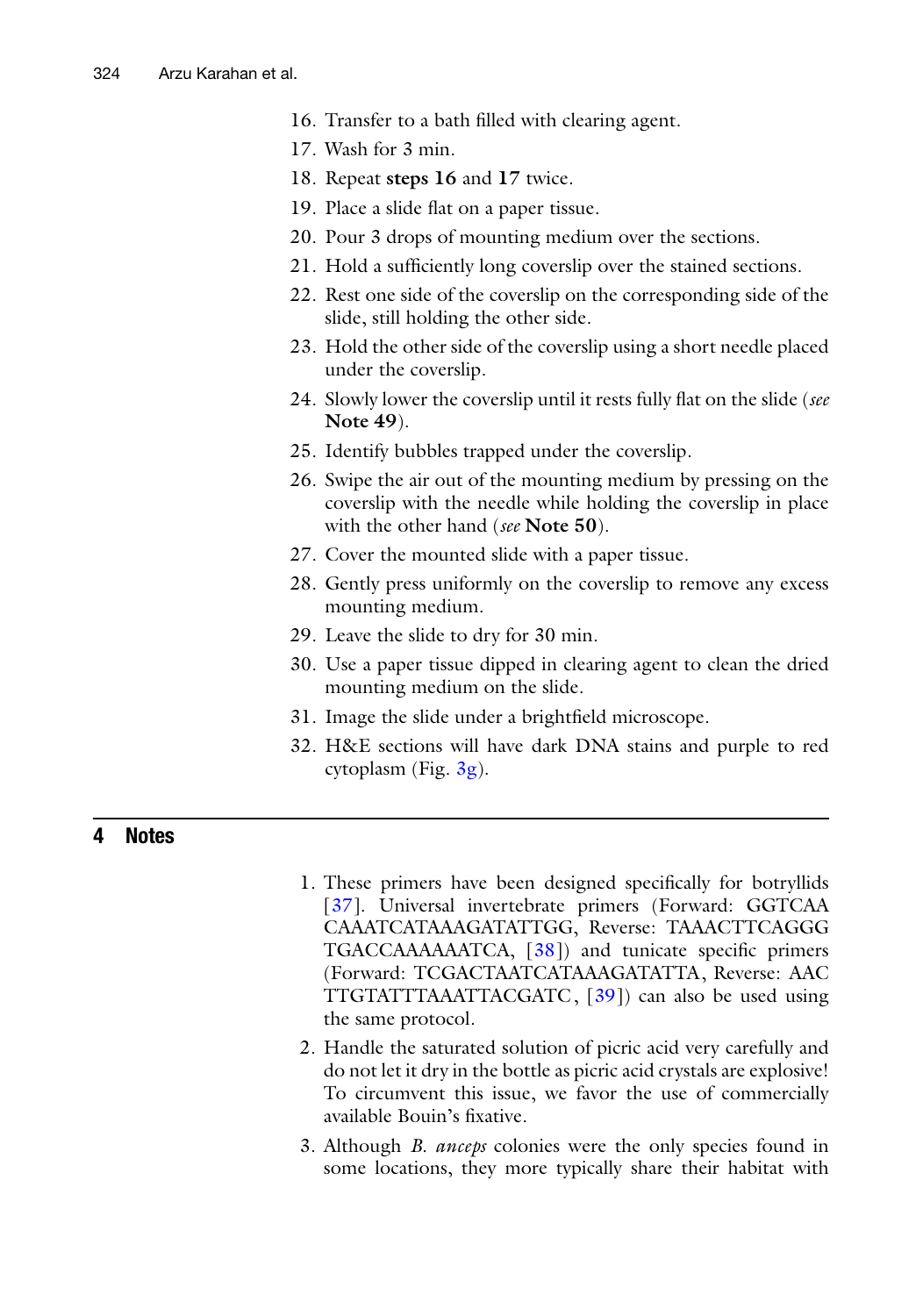other invertebrates (mostly sponge) and other botryllids (e.g., Botryllus schlosseri, Botrylloides aff. leachii, Didemnum sp.). All of them can be collected and kept in the aquaculture room using the same protocol.

- 4. Sometimes the species cannot be found even in very suitable rocky habitat. You may need to check many coastlines to find this particular species.
- 5. The salt concentration is one of the main requirements for thriving botryllid ascidian culture. Both artificial and natural seawater can be used. In our institute, we are using natural seawater collected on the Mediterranean Sea coastline. However, likely because of the presence of multiple freshwater streams in the area, we have observed that the salinity on our shores is not stable. To circumvent this issue, we measure the salinity of each new batch of FSW, correct it by adding sea salt and keep it in our aquaculture room for 1 week before use.
- 6. To preserve the biodiversity, we recommend to collect only part of each identified colonies, typically around 1 mm of zooids. Consequently, only colonies larger than 2–3 mm long are suitable for collection.
- 7. B. anceps colony is prone to folding during the sampling. Make sure that once on the glass slide, all zooids of the colony are facing upwards. Like on the stone, their atrial and buccal siphons should be facing towards the water and not towards the glass.
- 8. This technique is adapted from a previously published protocol for the collection of colonial ascidians [\[40\]](#page-21-8).
- 9. We recommend placing only three slides on each rack, to give them enough place for an effective water circulation.
- 10. Species identification is one of the main issues when working with botryllid ascidians. Indeed, many species have a similar external morphology, color patterning is not a good discriminant and chimerism is common in Botryllid ascidians. Consequently, DNA barcoding should be used to overcome this identification problem. Tissue fragment for DNA barcoding can either be isolated directly during sampling (Fig. [1d](#page-5-0)) or from a sub-cloned colony in the husbandry system.
- 11. There is no need to use air stone while transferring the animals to the lab.; they can survive hours without oxygen support.
- 12. Botryllid cultures are typically done in plastic container. These vessels are easy to handle, to carry, and to wash. However, prefer food-grade containers to avoid chemicals leaking in the water.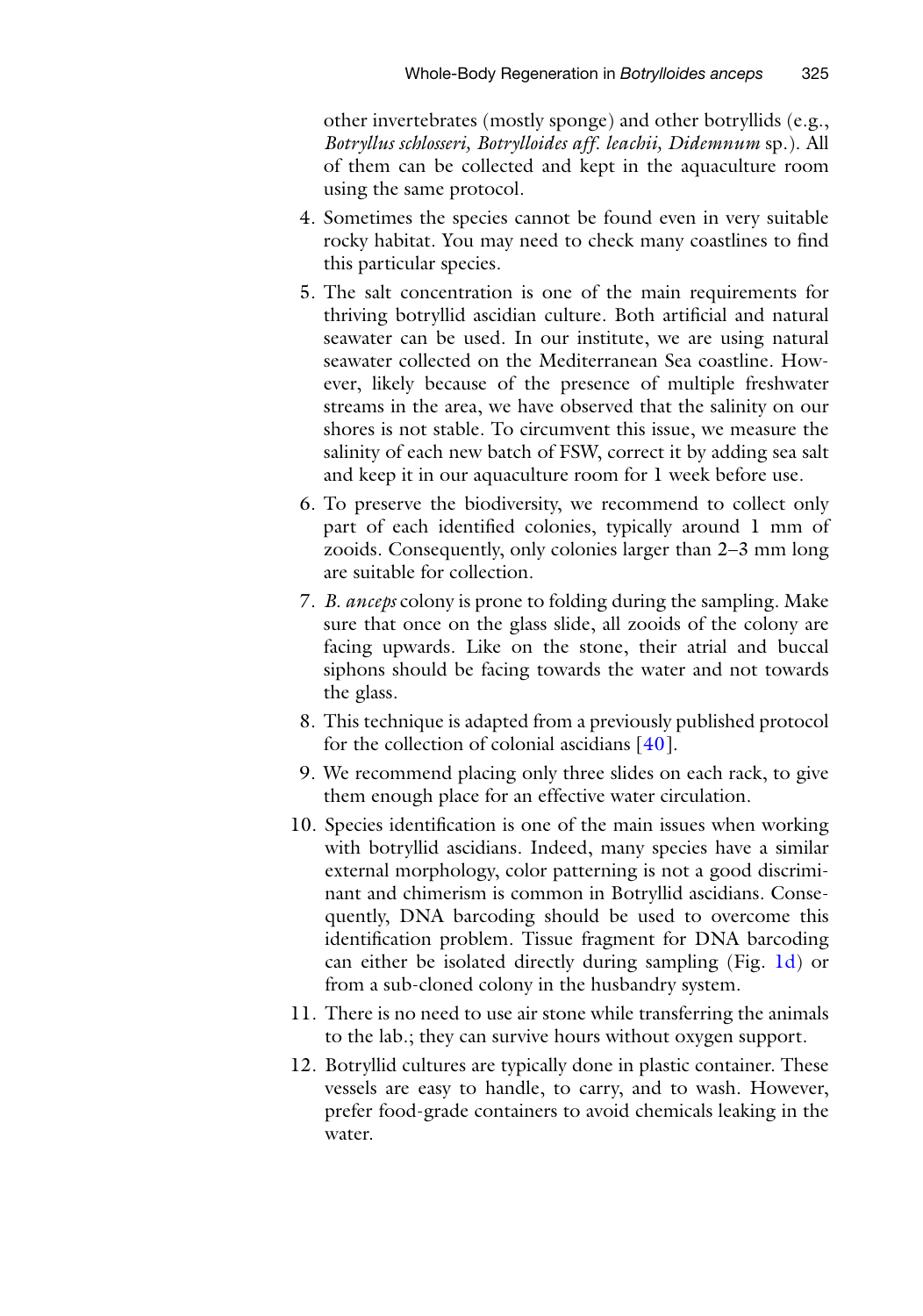- 13. You should see the DNA precipitating as white strings. If you do not see any precipitation, store the sample overnight at  $-20$  °C to increase the precipitation.
- 14. In the nanodrop spectrophotometer, the value 1.8 from 260/280 ratio represents the pure DNA and 2.0–2.2 from 260/230 ratio pure nucleic acid. Be sure your DNA in this range or close these values. If not, you may need to isolate the DNA from the beginning (if you have some remaining sample) or clean the isolated DNA by bringing the volume to 100 μL by adding lysis buffer and restart from step 4.
- 15. Dilution of the DNA is necessary because high DNA concentrations inhibit the reaction. Besides, it may yield big shining plums (smears) of nonamplified DNA scattered along the agarose gel.
- 16. If you record double PCR products for one sample, set the PCR again, and rearrange the annealing temperature between the 46 to 49  $\degree$ C, it will help reduce nonspecific PCR products.
- 17. After a PCR reaction, purification of the targeted genes is necessary for downstream use, and it facilitates removing enzymes, nucleotides, detergents, primers, and buffer components.
- 18. Performing the sequencing to both directions allows you to double-check your sequences by reducing nucleotide assignment errors.
- 19. Without trimming, you may get less coverage from the blast analysis. So, we highly recommend trim off the primer sites and use only the central sequence.
- 20. The NCBI BLAST engine can be used as alternative or as complement to the BOLD identification system [[41](#page-21-9)].
- 21. It is also possible to use these sequences to build a reference DNA barcode library for a known species as identified by an expert taxonomist. This approach has the advantage of providing a trustful reference to the entire community.
- 22. Probability of Placement (%): how similar the query sequence is to the target sequence, that is, how many characters in each sequence are identical. The higher the percent identity is, the more significant the match.
- 23. Be aware that there are some mislabeled sequences in public reference databases  $[42]$  $[42]$ . In the case your sequence matches several different species, favor the references uploaded by expert taxonomists.
- 24. If you encounter a big enough colony during the sampling, take the third fragment beside the aquaculture and DNA barcoding's processes and preserve it into a 10% formalin solution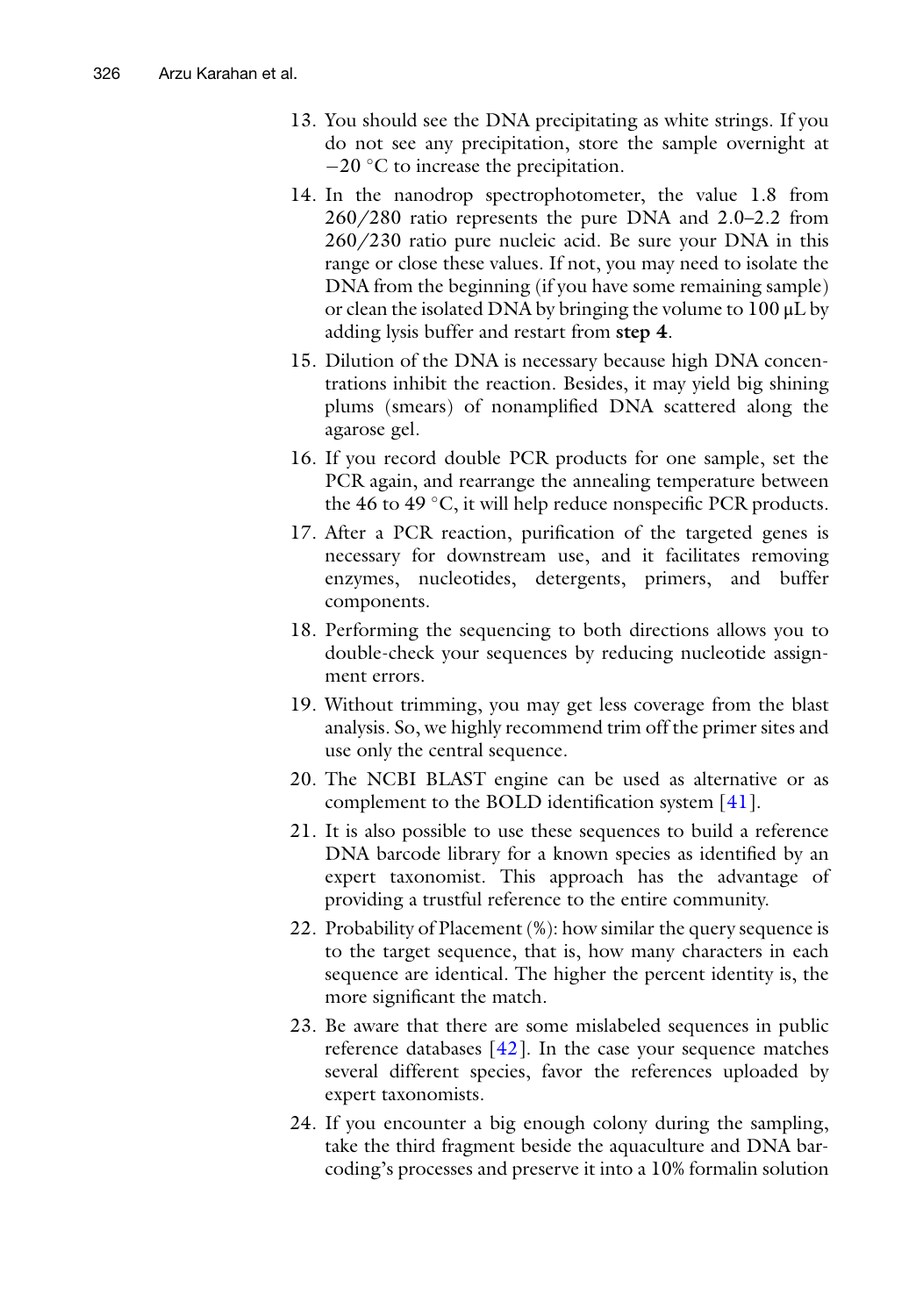|   | <b>Stages Features</b>                                                                                                               |
|---|--------------------------------------------------------------------------------------------------------------------------------------|
| A | It starts with the opening of the buccal and atrial siphons                                                                          |
| B | Initiates with the beginning of heartbeats in the primary buds                                                                       |
|   | It begins with the onset of organogenesis in secondary buds and the accumulation of pigment<br>cells in the primary buds' epithelium |
|   | Commences with the shutdown of buccal and atrial siphons                                                                             |

#### <span id="page-16-0"></span>Table 1 Staging method of the blastogenic cycle

and submit it in a museum with a unique voucher ID. Load this ID to NCBI or the BOLD system when you upload your barcodes.

- 25. Sometimes large number of Ciliates can be observed on the slides. In case of such invasion, transfer the concerned colonies to a temporary container, wash all the husbandry system, glass racks and brushes with  $10\%$  (v/v) bleach. Clean the dead parts of each colony with a single edge razor blade and a soft brush using fresh seawater. Finally, transfer the cleaned colonies into a new husbandry system.
- 26. When a colony covers more than 1/4 of the slide, make sub-clones with half of its zooids and put the resulting new slides in a new husbandry system.
- 27. We recommend starting a WBR experiment with at least 8 colonies from the same original clone to provide sufficient material for histological sectioning and biological replica.
- 28. We divide the blastogenic cycle into four major stages as previously published [[43](#page-21-11)]. The details about each stage are given in Table [1](#page-16-0).
- 29. During WBR there are no zooids left to consume the food. The decaying food will contaminate the entire container.
- 30. Monitoring WBR progression at least on a daily basis. Record the time of observation precisely to match it with the defined stages of WBR  $(44]$ , Table [2](#page-17-0)). Alternatively, film the whole processes with a high-quality camera to monitor WBR.
- 31. Fixing the colonies at different stages of WBR for immunohistochemistry analysis will help to observe this process at the cellular and sub-cellular level  $\lceil 15 \rceil$  $\lceil 15 \rceil$  $\lceil 15 \rceil$ .
- 32. Large samples might require more washing steps. Repeat washing until the PBS has a no more yellow taint.
- 33. Dehydration time depends on the size of the sample. Dehydration is complete when the sample sinks in the sucrose.
- 34. A block of dry ice can also be used instead of the cooled metal block.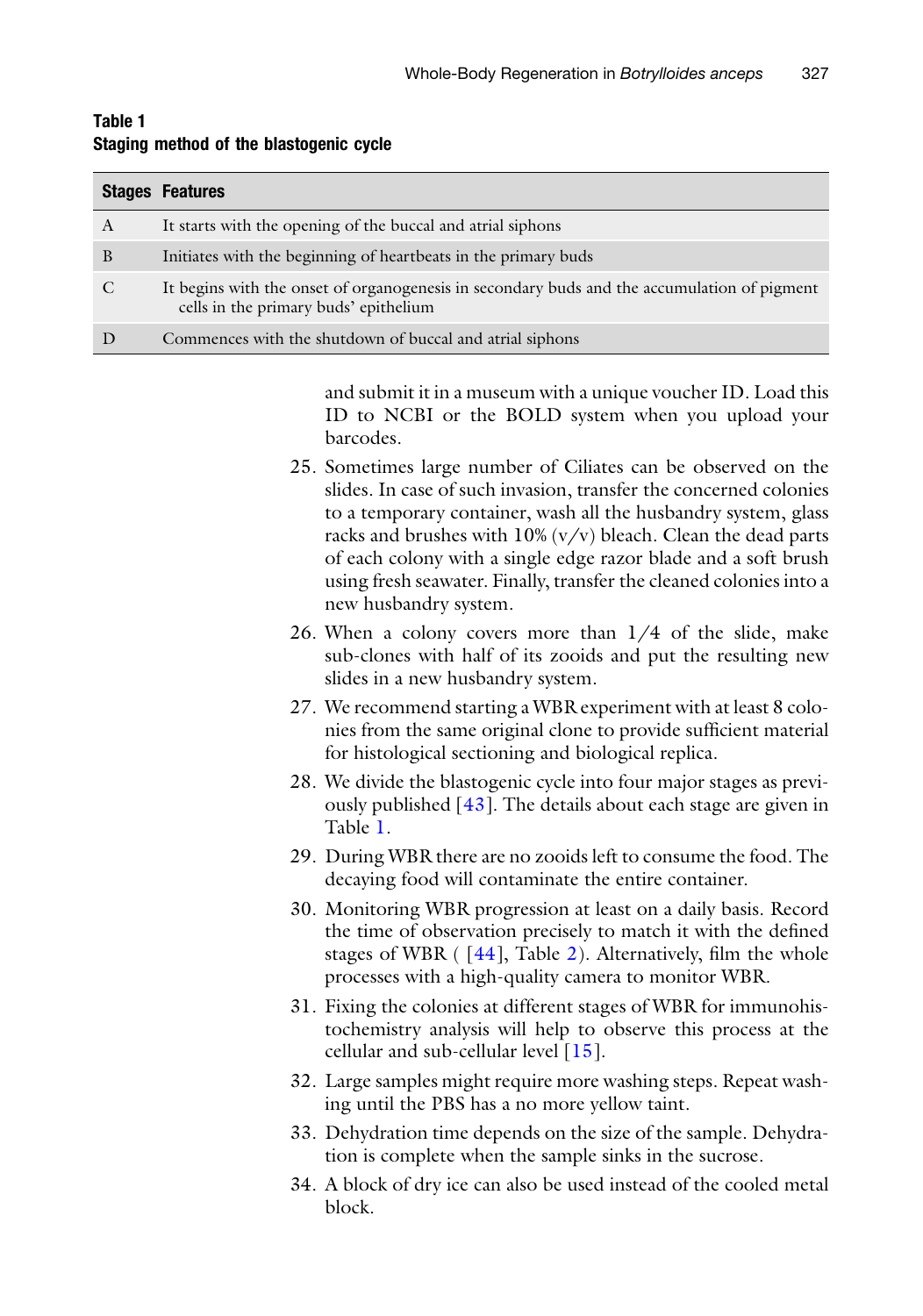| <b>Stages</b> | Time                          | <b>Features</b>                                                                                                        |
|---------------|-------------------------------|------------------------------------------------------------------------------------------------------------------------|
| Stage 0       | $0-30$ m                      | Hemorrhagic period; after removing all the zooids<br>and buds, hemorrhagic period stopped in 1 min (Fig. 3b)           |
| Stage 1       | $30 \text{ m} - 24 \text{ h}$ | Formation of the new vessels (Fig. 3b)                                                                                 |
| Stage 2       | $48 h - 120 h$                | Reorganization; the tissue underwent considerable<br>restructuring as it condenses together inside the tunic (Fig. 3c) |
| Stage 3       | $144 h - 168 h$               | Formation of the regeneration niches (Fig. 3d)                                                                         |
| Stage 4       | 192 h $-384$ h                | Formation of the functional zooid (Fig. $3e$ )                                                                         |

#### <span id="page-17-0"></span>Table 2 The whole-body regeneration stages of *B. anceps*

 $(m \text{ minute}, h \text{ hours})$ 

- 35. It is very important to avoid bubbles at this step. The best approach to do so is to pour the OCT in one continuous streak in one corner of the mold. In case bubbles get trapped in the OCT, group them at the surface of the OCT in one corner of the mold.
- 36. Do not squeeze the sample during this transfer or it will get damaged.
- 37. Alignment of the colony is typically done with its tunic lying flat at the bottom of the mold and its zooids facing upwards. Other alignments to suit different types of histological sections can easily be produced using the same approach.
- 38. OCT is highly viscous so moving the submerged sample can be a bit difficult as any movement of the tweezers will move it. We advise to push the sample using a pair of tweezers and to use how much they are open to modulate how gentle the strokes are.
- 39. The exact number of slides that your sample will occupy depends on the thickness of your sectioning and of your sample. In our hands, for relatively flat colonies and a sectioning at 12 μm, 10 slides were optimal. We also tested 12 slides at 10 μm and 8 slides at 14 μm.
- 40. Removing OCT around the sample allows to have more sections on the same glass slide, which is very useful for downstream analyses. However, removing too much OCT will cause the sections to be teared during sectioning. We recommend having at least 1 mm of OCT surrounding the sample.
- 41. The direction and the amplitude of the realignment will need to be adapted to your cryostat and your current sample. Make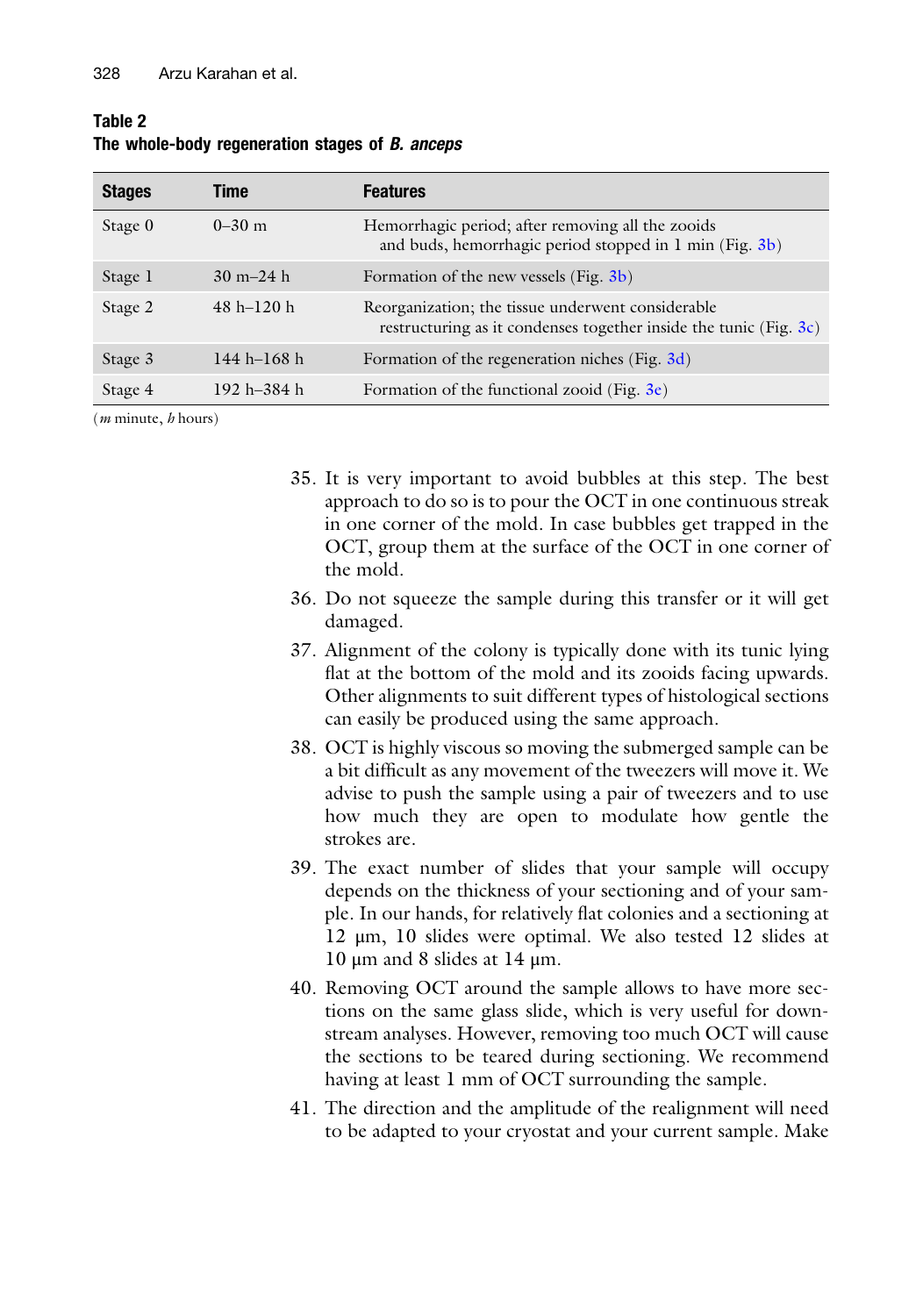sure that the blade is secured and the sample is blocked before you start moving it.

- 42. Be aware that for blocks with colonies aligned at the bottom of the block, this realignment should be done efficiently as you will start cutting into the sample almost immediately.
- 43. Obtaining good sections requires a bit of practice. The sharpness of the blade is obviously very important, but the speed and fluidity of the movement of the sample are crucial too. Typically, we advise moving the sample in one continuous movement that lasts about 2 s. Some of the main issues observed during sectioning are that sections can be teared, they can fold, they can curl or they can stay attached to the main block. In the first case, try varying the speed of the cut. If that does not suffice, sample might have required a stronger fixation or embedding included small bubbles. Increasing the thickness of the sections is the most effective solution to this problem. For the folding, try to clean the blade some more as even very small debris can prevent the section from sliding properly on the blade. Curling was mainly observed when room temperature and humidity was too high. Curled sections can be flattened using a thin paint brush. However, curling takes a few seconds to occur so we rather recommend that the transfer be done very quickly. Attachments are typically due to excess OCT at the top of the block. Brushing out this material should solve the issue. If not, a small bezel cut with a razor blade to remove this upper edge should be very effective.
- 44. We use two main organizations for the sections. First a continuous one, where each section follows the previous one. This has the advantage of being very flexible in terms of the number of slides that are used. Second, a parallel one, where all the slides are filled in parallel. This has the advantage of yielding slides that are almost perfect replica of one another. This approach is particularly useful for comparing different stainings.
- 45. Thawing typically takes around 2 min. Wait until all condensation has evaporated from the slides.
- 46. The minerals present in tap water are beneficiary to the staining process. For the specified steps, better results were obtained with tap water than with deionized/distilled water.
- 47. Although H&E is one of the most straightforward and reproducible histological stain, the intensity of the stain could be influenced by many parameters including the thickness of your section, the type of OCT or the fixation of your sample. It might thus be necessary to modify the duration of the staining steps.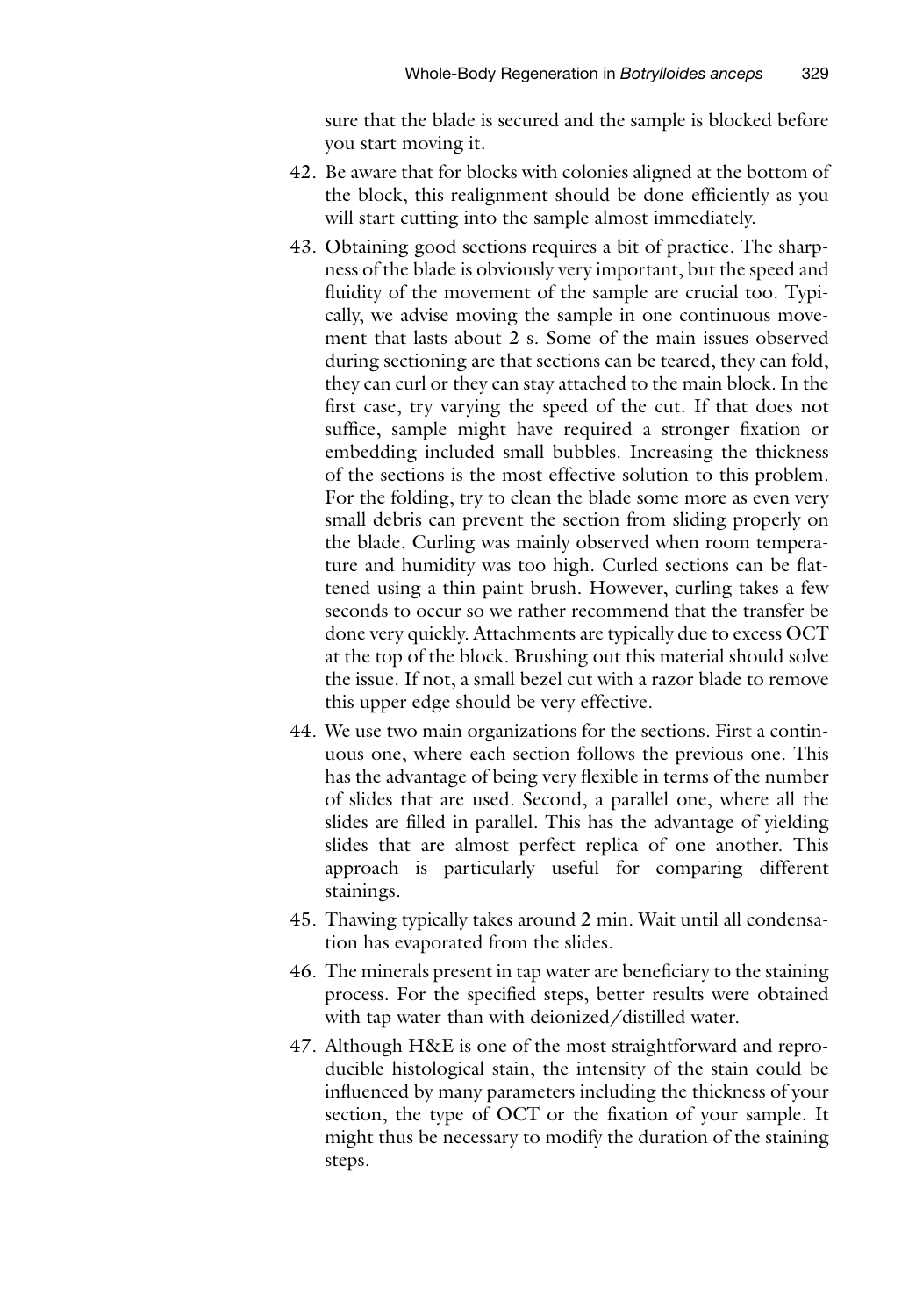- 48. At this step, the slides could be checked under a microscope for the quality of their staining. Staining of both hematoxylin and eosin could be increased by repeating the corresponding steps.
- 49. Mounting medium are typically highly viscous. It is thus necessary to lower the coverslip slowly to avoid trapping air bubbles under it.
- 50. The point is to push the air bubbles toward the boundaries of the coverslip by pressing around it and following it as it moves. Note that only bubbles in contact with the sample will be an issue during imaging. Other bubbles could be left where they are.

#### Acknowledgments

The study was supported by the  $YOP-701-2018-2666$  project (Middle East Technical University support program) and by the MARISTEM European COST Action (CA16203). The experiments were done in the IMS-METU, DEKOSIM laboratory (BAP-08-11-DPT2012K120880-Turkey) and the Blanchoud Group laboratory, University of Fribourg (Switzerland). We are grateful to Prof. Rinkevich (Israel Oceanographic and Limnologic research center) and his research group; Dr. Amalia Rosner, Dr. Jacob Douek, Dr. Ziva Lapidot, and Mr. Guy Paz for the original protocols adapted in this chapter. We appreciate the support of the Erdemli Municipality in protecting the Kızkalesi sampling area.

#### <span id="page-19-0"></span>References

- 1. Delsuc F, Brinkmann H, Chourrout D et al (2006) Tunicates and not cephalochordates are the closest living relatives of vertebrates. Nature 439:965–968. [https://doi.org/10.](https://doi.org/10.1038/nature04336) [1038/nature04336](https://doi.org/10.1038/nature04336)
- <span id="page-19-1"></span>2. Millar RH (1971) The biology of ascidians. In: Russell FS, Yonge M (eds) Advances in marine biology, vol 9. Academic Press, London, New York, pp 1–100
- <span id="page-19-2"></span>3. Rinkevich B, Shlemberg Z, Lilker-levav T et al (1993) Life history characteristics of Botrylloides (tunicata) populations in Akko bay, Mediterranean coast of Israel. Isr J Zool 39: 197-212. https://doi.org/10.1080/ [00212210.1993.10688712](https://doi.org/10.1080/00212210.1993.10688712)
- <span id="page-19-4"></span><span id="page-19-3"></span>4. Rinkevich B, Shlemberg Z, Fishelson L (1995) Whole-body protochordate regeneration from totipotent blood cells. Proc Natl Acad Sci U S A 92(17):7695–7699. [https://doi.org/10.](https://doi.org/10.1073/pnas.92.17.7695) [1073/pnas.92.17.7695](https://doi.org/10.1073/pnas.92.17.7695)
- 5. Lemaire P, Smith WC, Nishida H (2008) Ascidians and the plasticity of the chordate developmental program. Curr Biol 18(14): R620–RR63. [https://doi.org/10.1016/j.](https://doi.org/10.1016/j.cub.2008.05.039) [cub.2008.05.039](https://doi.org/10.1016/j.cub.2008.05.039)
- 6. Davidson B, Swalla BJ (2002) A molecular analysis of ascidian metamorphosis reveals activation of an innate immune response. Development 129(20):4739–4751
- 7. Brunetti R (2009) Botryllid species (Tunicata, Ascidiacea) from the Mediterranean coast of Israel, with some considerations on the systematics of Botryllinae. Zootaxa 2289(1):18–32. <https://doi.org/10.11646/zootaxa.2289.1.2>
- 8. Alié A, Hiebert LS, Scelzo M et al (2021) The eventful history of nonembryonic development in tunicates. J Exp Zool Pt B Mol Dev Evol 336:250–266. [https://doi.org/10.1002/jez.](https://doi.org/10.1002/jez.b.22940) [b.22940](https://doi.org/10.1002/jez.b.22940)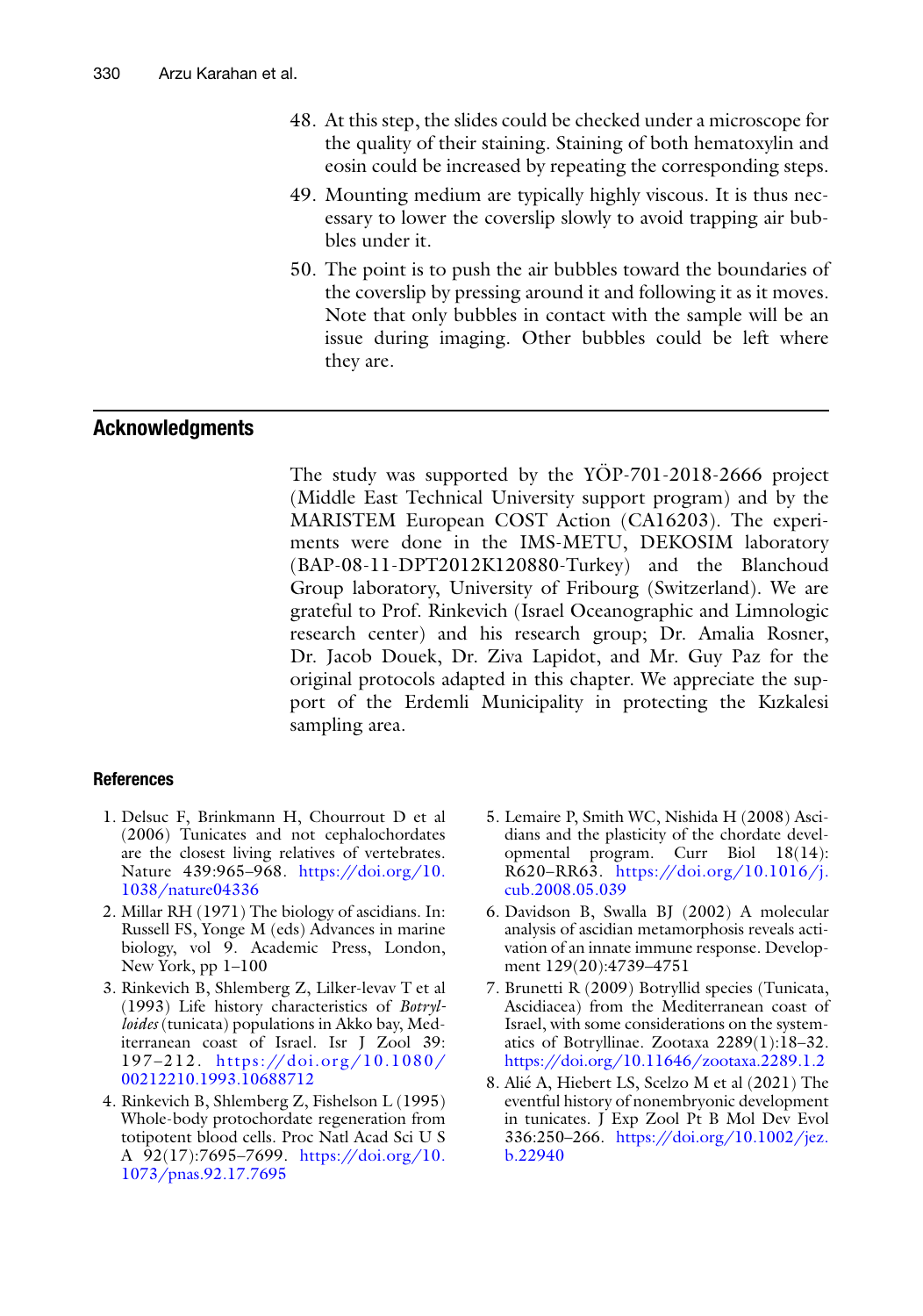- <span id="page-20-0"></span>9. Brown FD, Keeling EL, Le AD et al (2009) Whole body regeneration in a colonial ascidian, Botrylloides violaceus. J Exp Zool B Mol Dev Evol 312B(8):885–900. [https://doi.org/10.](https://doi.org/10.1002/jez.b.21303) [1002/jez.b.21303](https://doi.org/10.1002/jez.b.21303)
- <span id="page-20-10"></span>10. Blanchoud S, Zondag L, Lamare MD et al (2017) Hematological analysis of the ascidian Botrylloides leachii (Savigny, 1816) during whole-body regeneration. Biol Bull 232(3): 143–157. <https://doi.org/10.1086/692841>
- <span id="page-20-11"></span><span id="page-20-1"></span>11. Voskoboynik A, Simon-Blecher N, Soen Y et al (2007) Striving for normality: whole body regeneration through a series of abnormal generations. FASEB J 21(7):1335–1344. [https://](https://doi.org/10.1096/fj.06-7337com) [doi.org/10.1096/fj.06-7337com](https://doi.org/10.1096/fj.06-7337com)
- <span id="page-20-12"></span><span id="page-20-2"></span>12. Rinkevich Y, Rinkevich B, Reshef R (2008) Cell signaling and transcription factor genes expressed during whole body regeneration in a colonial chordate. BMC Dev Biol 8(1):100. <https://doi.org/10.1186/1471-213X-8-100>
- <span id="page-20-9"></span>13. DuBuc TQ, Traylor-Knowles N, Martindale MQ (2014) Initiating a regenerative response; cellular and molecular features of wound healing in the cnidarian Nematostella vectensis. BMC Biol 12(1):24. [https://doi.org/10.](https://doi.org/10.1186/1741-7007-12-24) [1186/1741-7007-12-24](https://doi.org/10.1186/1741-7007-12-24)
- <span id="page-20-13"></span><span id="page-20-6"></span>14. Tiozzo S, Brown FD, Tomaso D (2008) Regeneration and stem cells in ascidians. In: Bosch TCG (ed) Stem cells: from hydra to man. Springer, Dordrecht. [https://doi.org/](https://doi.org/10.1007/978-1-4020-8274-0_6) [10.1007/978-1-4020-8274-0\\_6](https://doi.org/10.1007/978-1-4020-8274-0_6)
- <span id="page-20-14"></span><span id="page-20-3"></span>15. Rosner A, Moiseeva E, Rinkevich Y et al (2009) Vasa and the germ line lineage in a colonial urochordate. Dev Biol 331(2):113–128. [https://doi.org/10.1016/j.ydbio.2009.](https://doi.org/10.1016/j.ydbio.2009.04.025) [04.025](https://doi.org/10.1016/j.ydbio.2009.04.025)
- <span id="page-20-4"></span>16. Rinkevich Y, Rosner A, Rabinowitz C et al (2010) Piwi positive cells that line the vasculature epithelium, underlie whole body regeneration in a basal chordate. Dev Biol 345(1): 94–104. [https://doi.org/10.1016/j.ydbio.](https://doi.org/10.1016/j.ydbio.2010.05.500) [2010.05.500](https://doi.org/10.1016/j.ydbio.2010.05.500)
- <span id="page-20-5"></span>17. Knapp D, Tanaka EM (2012) Regeneration and reprogramming. Curr Opin Genet Dev  $22(5):485-493.$  [https://doi.org/10.1016/j.](https://doi.org/10.1016/j.gde.2012.09.006) [gde.2012.09.006](https://doi.org/10.1016/j.gde.2012.09.006)
- <span id="page-20-7"></span>18. Rinkevich Y, Douek J, Haber O et al (2007a) Urochordate whole body regeneration inaugurates a diverse innate immune signaling profile. Dev Biol 312(1):131–146. [https://doi.org/](https://doi.org/10.1016/j.ydbio.2007.09.005) [10.1016/j.ydbio.2007.09.005](https://doi.org/10.1016/j.ydbio.2007.09.005)
- <span id="page-20-8"></span>19. Kassmer SH, Langenbacher AD, De Tomaso AW (2020) Integrin-alpha-6+ candidate stem cells are responsible for whole body regeneration in the invertebrate chordate Botrylloides diegensis. Nat Commun 11:4435. [https://doi.](https://doi.org/10.1038/s41467-020-18288-w) [org/10.1038/s41467-020-18288-w](https://doi.org/10.1038/s41467-020-18288-w)
- 20. Rinkevich Y, Paz G, Rinkevich B et al (2007b) Systemic bud induction and retinoic acid signaling underlie whole body regeneration in the urochordate Botrylloides leachii. PLoS Biol 5(4):e71. [https://doi.org/10.1371/journal.](https://doi.org/10.1371/journal.pbio.0050071) [pbio.0050071](https://doi.org/10.1371/journal.pbio.0050071)
- 21. Zondag LE, Rutherford K, Gemmell NJ et al (2016) Uncovering the pathways underlying whole body regeneration in a chordate model, Botrylloides leachii using de novo transcriptome analysis. BMC Genomics 17(1):114. [https://](https://doi.org/10.1186/s12864-016-2435-6) [doi.org/10.1186/s12864-016-2435-6](https://doi.org/10.1186/s12864-016-2435-6)
- 22. Bancroft FW (1903) Variation and fusion of colonies in compound ascidians, vol 3. The Academy, Harward University, Cambridge, MA
- 23. Burighel P, Brunetti R, Zaniolo G (1976) Hibernation of the colonial ascidian Botrylloides leachii (Savigny): histological observations. Ital J Zool 43(3):293–301
- 24. Oka H, Watanabe H (1959) Vascular budding in Botrylloides. Biol Bull 117(2):340–346. <https://doi.org/10.2307/1538913>
- 25. Okuyama M, Saito Y (2001) Studies on Japanese Botryllid ascidians. I. a new species of the genus Botryllus from the Izu Islands. Zoolog Sci 18(2):261–267. [https://doi.org/10.](https://doi.org/10.2108/zsj.18.261) [2108/zsj.18.261](https://doi.org/10.2108/zsj.18.261)
- 26. Mukai H, Watanabe H (1976) Studies on the formation of germ cells in a compound ascidian Botryllus primigenus oka. J Morphol 148(3): 337–361. [https://doi.org/10.1002/jmor.](https://doi.org/10.1002/jmor.1051480306) [1051480306](https://doi.org/10.1002/jmor.1051480306)
- 27. Ballarin L, Franchini A, Ottaviani E et al (2001) Morula cells as the major immunomodulatory hemocytes in ascidians: evidences from the colonial species Botryllus schlosseri. Biol Bull 201(1):59–64. [https://doi.org/10.2307/](https://doi.org/10.2307/1543526) [1543526](https://doi.org/10.2307/1543526)
- 28. Manni L, Zaniolo G, Cima F et al (2007) Botryllus schlosseri: a model ascidian for the study of asexual reproduction. Dev Dyn 236(2):335–352. [https://doi.org/10.1002/](https://doi.org/10.1002/dvdy.21037) [dvdy.21037](https://doi.org/10.1002/dvdy.21037)
- 29. Gasparini F, Burighel P, Manni L et al (2008) Vascular regeneration and angiogenic-like sprouting mechanism in a compound ascidian is similar to vertebrates. Evol Dev  $10(5)$ : 591–605. [https://doi.org/10.1111/j.](https://doi.org/10.1111/j.1525-142X.2008.00274.x) [1525-142X.2008.00274.x](https://doi.org/10.1111/j.1525-142X.2008.00274.x)
- 30. Ballarin L, Menin A, Tallandini L et al (2008) Haemocytes and blastogenetic cycle in the colonial ascidian Botryllus schlosseri: a matter of life and death. Cell Tissue Res 331(2): 555–564. [https://doi.org/10.1007/s00441-](https://doi.org/10.1007/s00441-007-0513-4) [007-0513-4](https://doi.org/10.1007/s00441-007-0513-4)